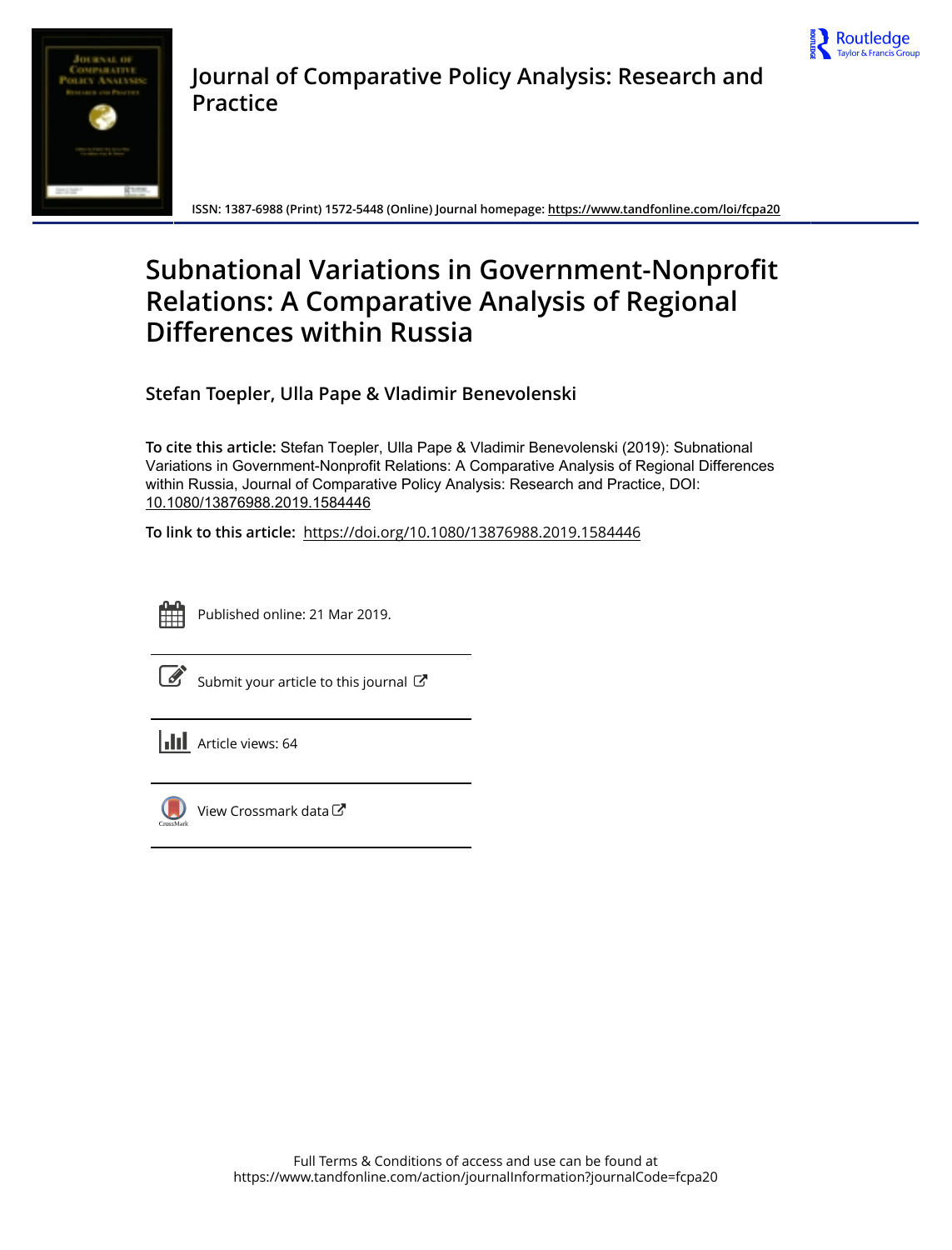Journal of Comparative Policy Analysis, 2019 https://doi.org/10.1080/13876988.2019.1584446

# Article



# Subnational Variations in Government-Nonprofit Relations: A Comparative Analysis of Regional Differences within Russia

# STEFAN TOEPLER  $\bullet^*$ , ULLA PAPE  $\bullet^{**}$ , & VLADIMIR BENEVOLENSKI D<sup>[†](http://orcid.org/0000-0003-1738-9844)</sup>

<span id="page-1-0"></span>\*Schar School of Policy and Government, George Mason University, Arlington, VA, USA, \*\*Otto Suhr Institute of Political Science, Freie Universität Berlin, Berlin, Germany, † Center for Studies of Civil Society and the Nonprofit Sector, National Research University Higher School of Economics, Moscow, Russian Federation

Received 13 April 2018; accepted 04 February 2019.

ABSTRACT This article discusses the evolution of government-nonprofit relations at the regional level in Russia against the background of national-level restrictions on NGOs. Russia recently also introduced supportive policies and the article aims to trace the regional administrations' reactions to the dual realities of the federal government's posture towards nonprofits. Considerable variation was found in regional government-nonprofit relationships as well as deviation from national policy stances. Using a subnational comparative framework, this article addresses a gap in the literature and lays the groundwork for future cross-national comparisons of subnational variations of government-nonprofit relations in other authoritarian and hybrid political regimes.

Keywords: government-nonprofit relationships; subnational comparative analysis; Russia; federalism; NGOs; authoritarianism; civil society

## Introduction

<span id="page-1-1"></span>As cross-national research has demonstrated, well-established relationships with the government are a core prerequisite for expanding the nonprofit sector globally (Salamon et al. [1999;](#page-17-0) Casey [2015\)](#page-17-1). While our understanding of government-nonprofit

Stefan Toepler is Associate Professor of Nonprofit Studies in the Schar School of Policy and Government, George Mason University. From 2014 to 2016, he was also a Leading Research Fellow in the Center for Studies of Civil Society and the Nonprofit Sector, National Research University Higher School of Economics, Moscow. His research on nonprofits and philanthropy is frequently internationally comparative in nature.

Vladimir Benevolenski is a Leading Research Fellow at the Center for Studies of Civil Society and the Nonprofit Sector, National Research University Higher School of Economics, Russian Federation. His published research includes economic dimensions of the Russian nonprofit sector and international comparative studies of cross-sectoral cooperation in the delivery of social services.

Correspondence Address: Stefan Toepler, Schar School of Policy and Government, George Mason University, E-mail: stoepler@gmu.edu

This paper is part of the special issue Comparing Third Sector Expansions with guest editor John Casey.

Ulla Pape is a post-doc researcher at the Otto Suhr Institute of Political Science, Freie Universität Berlin. Her research focuses on civil society development and social policy in Russia and Europe.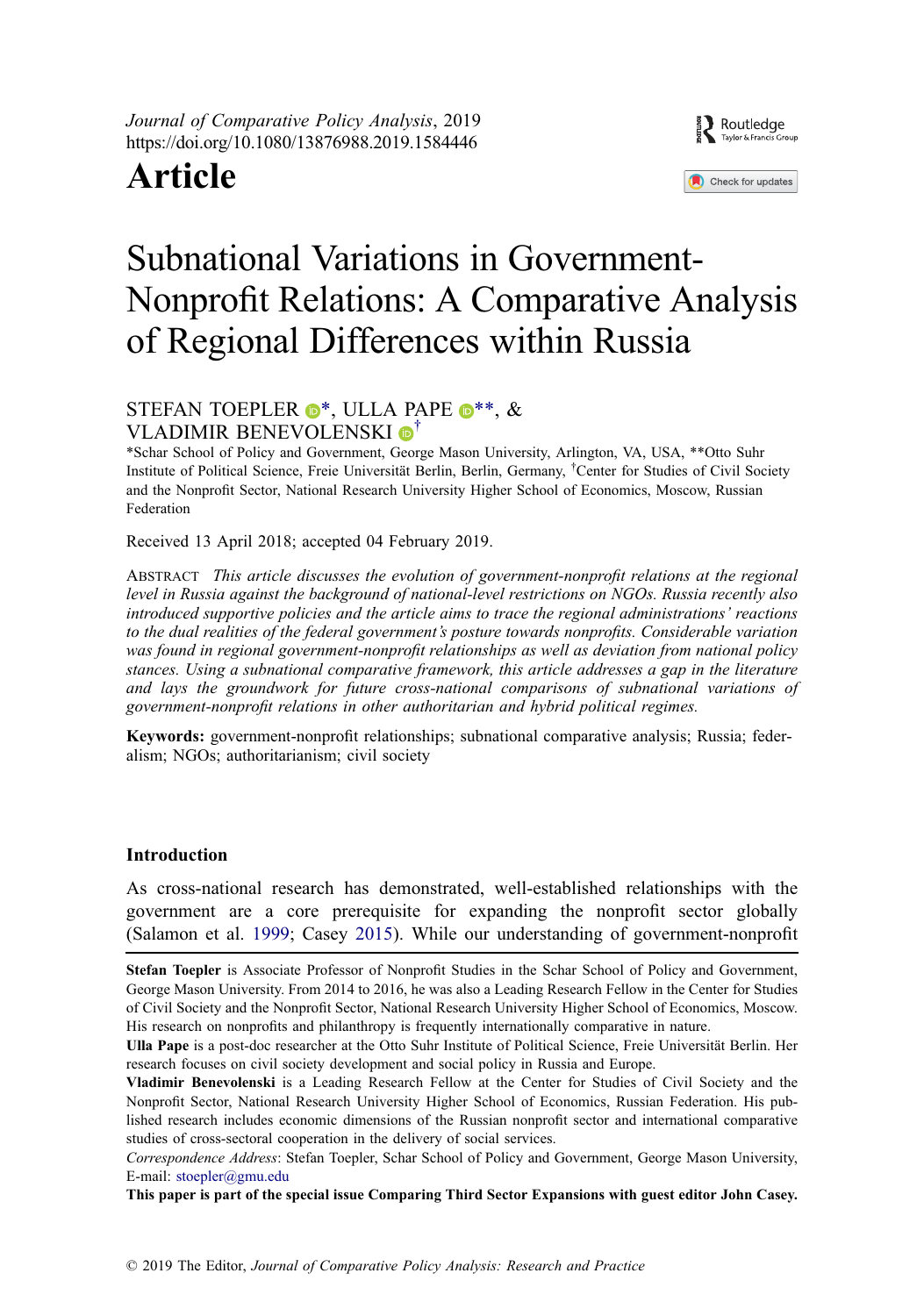<span id="page-2-3"></span>collaborations has evolved considerably over the last three decades (Salamon and Toepler [2015\)](#page-18-0), there still is a somewhat monolithic view of this partnership: comparative research tends to assume the existence of one dominant and prevailing government posture in each country that governs the essence of sector relations. Various models have been proposed to capture the nature of the relationship (e.g. Gidron et al. [1992,](#page-17-2) Young and Casey [2016](#page-18-1)), but cross-national research has not yet penetrated the subnational level to a significant degree.

<span id="page-2-4"></span><span id="page-2-2"></span><span id="page-2-1"></span>In this regard, comparative nonprofit sector research mirrors the situation in research on state capacity  $-$  that is, the ability of the state to ensure effective public service delivery and regulatory enforcement, where analysts have only recently focused on comparing subnational variations cross-nationally (Enriquez et al. [2017](#page-17-3)). Unpacking the monolith and focusing on subnational variations of government-nonprofit relationships is a fruitful area for international nonprofit research. In this article, we explore how Russian regions relate to nonprofits against the background of an increasingly restrictive national policy environment for NGOs. It seeks to address the question of whether government-nonprofit relations at subnational levels are generally uniform in authoritarian or hybrid political regimes, and if not, what accounts for any variations.

<span id="page-2-5"></span>The literature on Russian federalism suggests that the Kremlin started to consolidate political and economic power in the central government (the Center) from the early 2000s onward; bringing the regions into line with vertical power relations and turning Russian federalism into a "sleeping institution" (Zakharov [2010\)](#page-18-2). At the same time, the Center promulgated an explicit policy posture towards nonprofits that has often been characterized as uniformly restrictive (Daucé [2014](#page-17-4); Flikke [2016\)](#page-17-5).

<span id="page-2-0"></span>Considering the power relations between the Center and the periphery in Russian federalism and the nature of the federal government's posture towards nonprofits, what are the implications for the subnational government-nonprofit relationship? Do regional administrations adopt the Center's policy stances in their own interactions with local and regional nonprofit organizations or is there room for variation, where subnational sector relations can deviate from those of the federal government? We posit that variation continues to exist and that regional government-nonprofit relationships have been all but uniform during the Putin era since 2000. We aim to understand why these relations vary between regions against the background of a central policy approach towards nonprofits and pursue this point by applying a comparative approach at the subnational level with qualitative fieldwork in selected Russian regions. The following section will provide the conceptual framework of this study, followed by a description of the study methodology. We then present our findings about regional variations.

## Conceptual Framework

To contextualize our study, we briefly discuss Russian federalism under Putin and then outline the Center's policy agenda towards nonprofits. The 1990s left the central government politically weakened and Russia's regions in control of crucial resources and revenue streams. Upon assuming office in 2000, Putin sought to recentralize the country, returning political and economic control to the Center. This raised questions of whether the regions retained autonomy or became implementation agents. In our case, the specific question is whether studying the central government's policies is sufficient for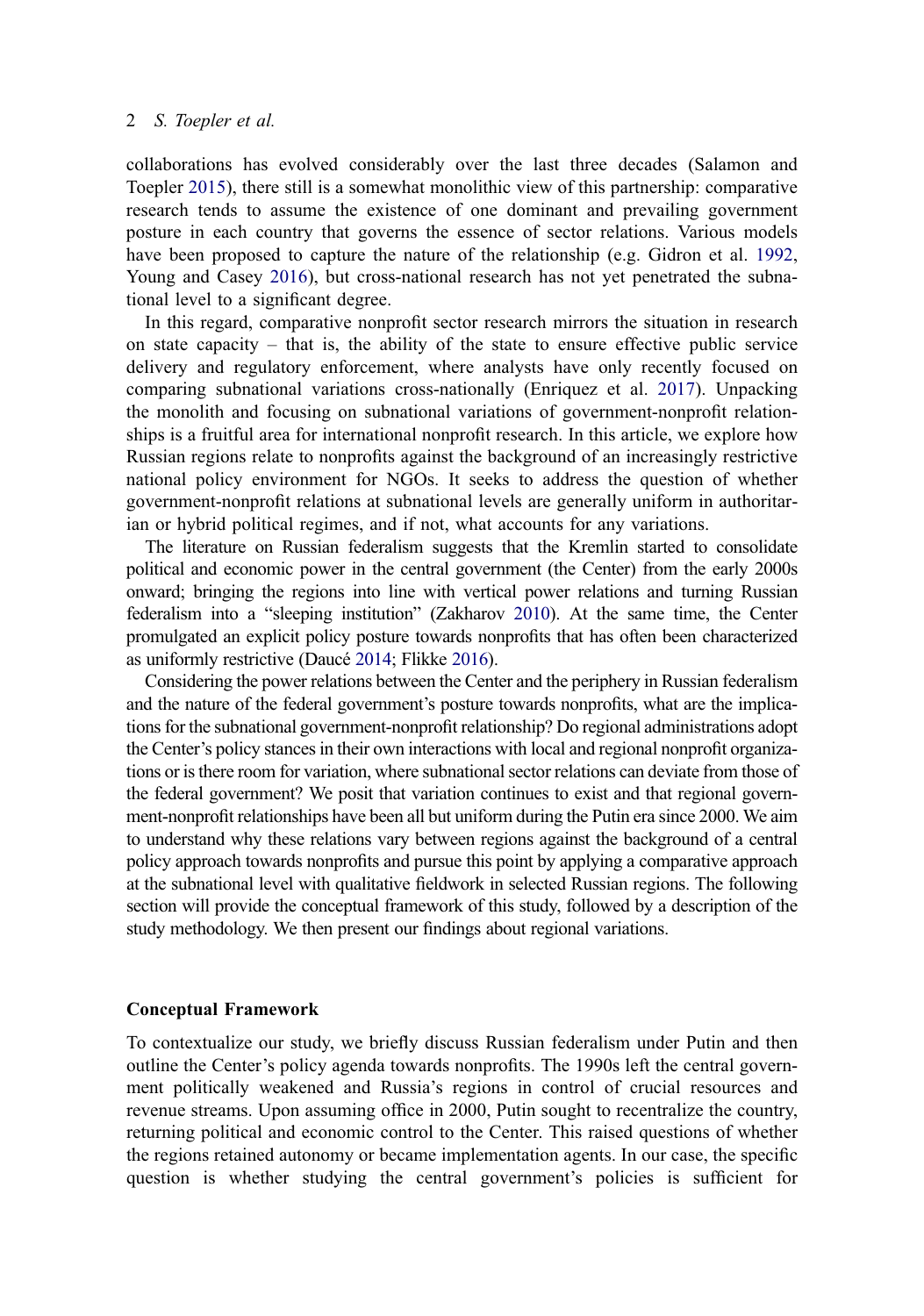understanding government-nonprofit relations in Russia or whether a focus on the subnational level might generate different and more nuanced insights.

As a baseline for exploring regional variations in government postures towards nonprofits, we provide an overview of the Center's explicit policies. These are essentially two-pronged: there is a highly restrictive policy environment for certain types of nonprofits, especially in human rights and environmental advocacy, and a more encouraging posture towards social service-focused so-called "socially oriented nonprofit organizations" (SONPOs) (Skokova et al. [2018](#page-18-3)).

#### Federalism Russian-style

In federal systems, areas of shared rule at the federal level combine with areas of self-rule at the local or regional levels and political authority is dispersed to some degree to accommodate diversity while preserving a measure of unity in the system (Watts [2008](#page-18-4)). Hybrid systems that are constitutional federations, but also feature overriding federal powers, "may be described as quasi-federations" (Watts [2008,](#page-18-4) p. 11). The overriding federal powers that mark the differences between federation and quasi-federation derive from constitutional provisions curbing regional authority, allocations of tax revenues that limit local fiscal autonomy, or through political processes affecting intergovernmental decision-making and political bargaining. The latter is affected by the degree of legislative decentralization, the federal legislative representation of regions and the political party structure, with single party systems favoring more centralized power structures (Watts [2008,](#page-18-4) p. 120).

<span id="page-3-6"></span><span id="page-3-3"></span><span id="page-3-2"></span>Russia is a constitutional federation that had a weak federal Center during the 1990s. Consequently, governors were able to accumulate power and secure high levels of regional autonomy during the economic turmoil of the transition (Hanson [1997](#page-17-6); Ross [2002](#page-17-7)). This was especially the case in regions rich in natural resources. With the beginning of Putin's presidency, a gradual recentralization of Russian politics took place, exemplified by Putin's concept of a "vertical of power". The Beslan hostage crisis in 2004 marked a turning point in the relationship between Moscow and the regions (Gel'man [2015](#page-17-8)), as Putin began to stress the need to strengthen the unity of the state in order to cope with terrorism more efficiently. As a consequence, Center-periphery relations were reorganized to enhance state security and preserve regime stability. Putin created federal districts which assumed some regional responsibilities, redistributed tax revenues in favor of the Center, weakened the regional influence on the state council, and for a while replaced the election of governors with appointments from Moscow (Mitin [2008](#page-17-9)). With Putin's United Russia party accounting for the vast majority of governorships, Russia evolved into a quasi-federation, firmly controlled from the Center (Libman [2011](#page-17-10); Sharafutdinova [2013\)](#page-18-5).

### <span id="page-3-5"></span><span id="page-3-4"></span>Dual Realities of Government-Nonprofit Relations

<span id="page-3-1"></span><span id="page-3-0"></span>While recentralizing power and reigning in the regions, Putin from the outset also aimed at restricting civil society as an independent societal power center, while at the same time supporting apolitical nonprofits that act in line with government priorities (Daucé [2015](#page-17-11); Bogdanova et al. [2018;](#page-17-12) Flikke [2018](#page-17-13); Skokova et al. [2018\)](#page-18-3). Among the first actions were changes to the Russian Tax Code in 2000–2001 ([Table 1\)](#page-4-0), which deprived Russian nonprofits of most tax privileges, though foreign grants remained a tax-exempt source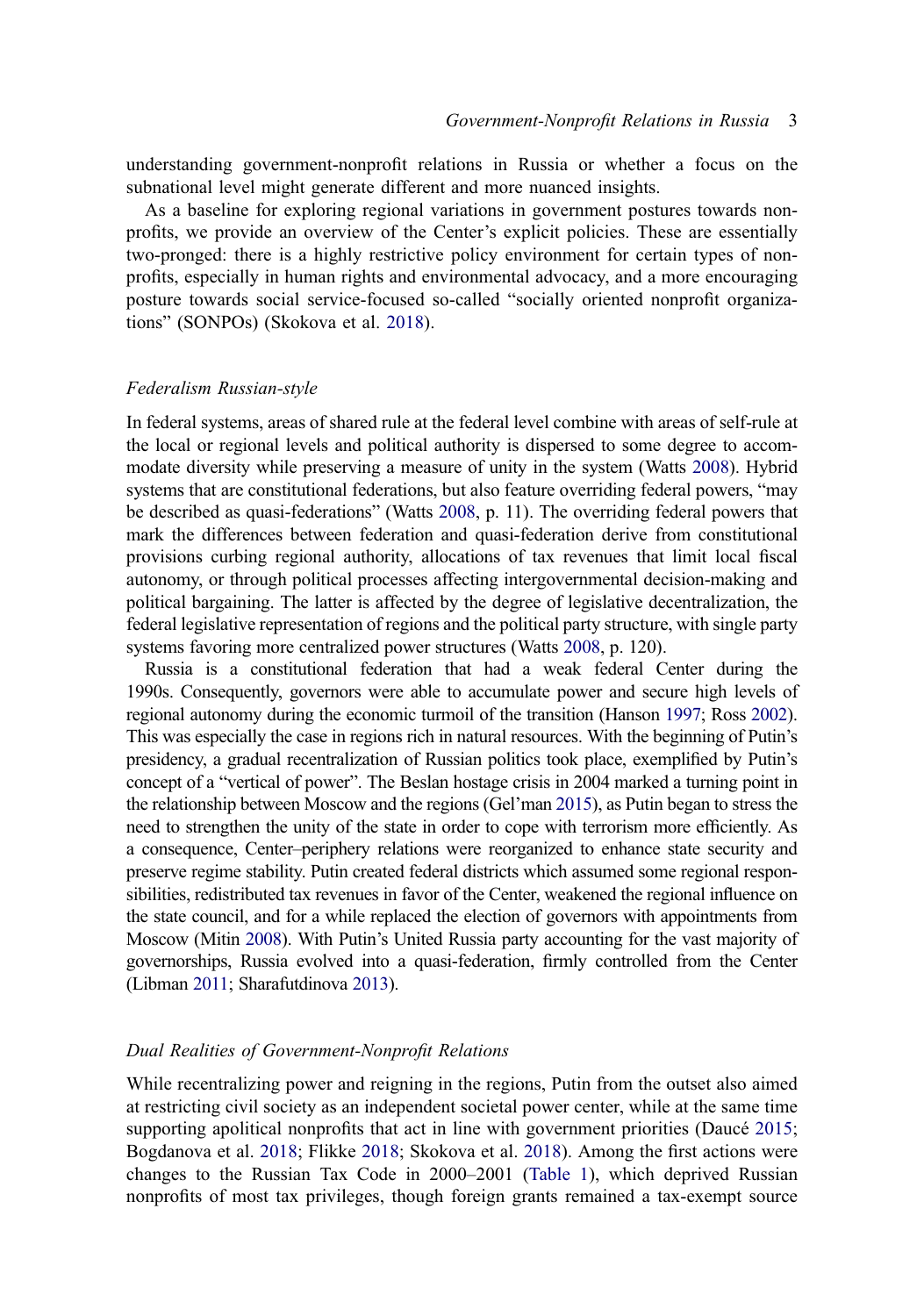| Year    | <b>Nature</b> | <b>Legal Provision</b>                                                                                                                                                                                                                                                  |  |  |  |  |
|---------|---------------|-------------------------------------------------------------------------------------------------------------------------------------------------------------------------------------------------------------------------------------------------------------------------|--|--|--|--|
| 2000/01 |               | Restrictive Changes of the Russian Tax Code, elimination of most tax privileges                                                                                                                                                                                         |  |  |  |  |
| 2005    |               | Supportive Federal Law N32-F3 from April 4, 2005 "On the Public Chamber of the<br>Russian Federation"                                                                                                                                                                   |  |  |  |  |
| 2006    |               | Restrictive Federal Law "On Introducing Amendments to Certain Legislative Acts of<br>the Russian Federation" (aka NGO Law) of 2006                                                                                                                                      |  |  |  |  |
| 2006    |               | Supportive Introduction of Presidential Grants                                                                                                                                                                                                                          |  |  |  |  |
| 2010    |               | Supportive Creation of socially oriented NPO status in federal law No. 40-FZ                                                                                                                                                                                            |  |  |  |  |
| 2011    |               | Supportive MED grants to capacity building organizations                                                                                                                                                                                                                |  |  |  |  |
| 2011    |               | Supportive MED program to stimulate regional support programs for NPOs                                                                                                                                                                                                  |  |  |  |  |
| 2012    |               | Supportive Social Support of Citizens Decree program for NPO involvement in social<br>services                                                                                                                                                                          |  |  |  |  |
| 2012    |               | Restrictive Federal Law No. 121-FZ "On Introducing Amendments to Selected Legal<br>Acts of the Russian Federation Related to the Regulation of Activities of<br>Noncommercial Organizations Performing the Functions of Foreign<br>Agents" (Foreign Agents Act) of 2012 |  |  |  |  |
| 2013    |               | Supportive Federal Law No. 44 of April 5, 2013 "On the Federal Contract System in<br>the Area of Procurement of Goods, Works and Services Required by<br>State and Municipalities"                                                                                      |  |  |  |  |
| 2015    |               | Restrictive Federal Law No. 129-FZ of May 23, 2015 "Undesirable Organizations"<br>Act"                                                                                                                                                                                  |  |  |  |  |
| 2015    |               | Supportive Federal Law No. 442-FZ "On the Bases of Social Service for Citizens of<br>the Russian Federation" of January 1, 2015                                                                                                                                         |  |  |  |  |
| 2016    |               | Supportive MED Road Map and "Set of Measures to Ensure Access of SONPOs to<br>Government Funding of Social Services"                                                                                                                                                    |  |  |  |  |

<span id="page-4-0"></span>Table 1. Chronology of restrictive and supportive policies towards nonprofits in Russia

Source: Compiled from Benevolenski and Toepler (2017).

of income at the time. The relationship between the federal government and nonprofits deteriorated further leading to the 2006 federal law known as the "NGO Law", and its crackdown on external funding, which was intended to increase state control and weaken the influence of nonprofits on political development.

The NGO Law sharpened registration requirements and expanded the supervisory power of government. For the most part, it focused on foreign organizations and foreign funding of domestic organizations. Foreign funding was subsequently curtailed by allowing only government-approved foreign funders and by introducing special registration and reporting requirements for domestic organizations receiving foreign funds, leading to an overall decline of foreign support for Russian NGOs (Skokova et al. [2018](#page-18-3)).

Restrictions on foreign organizations and Russian NGOs that received foreign funding and engaged in "political activity" were further heightened with another landmark measure – the so-called Foreign Agents Act of 2012. Nonprofits subject to the law must register with the Justice Ministry and, among other restrictions, publish semiannual activity reports and indicate their status as a "foreign agent" on their documentation. The definition of "political activity" is quite broad and open to wide interpretation. The "Undesirable Organization" Law of 2015 is a third regulatory provision that allows authorities to deem foreign NGOs "undesirable" and close them down if they pose perceived threats to the constitutional order or state security.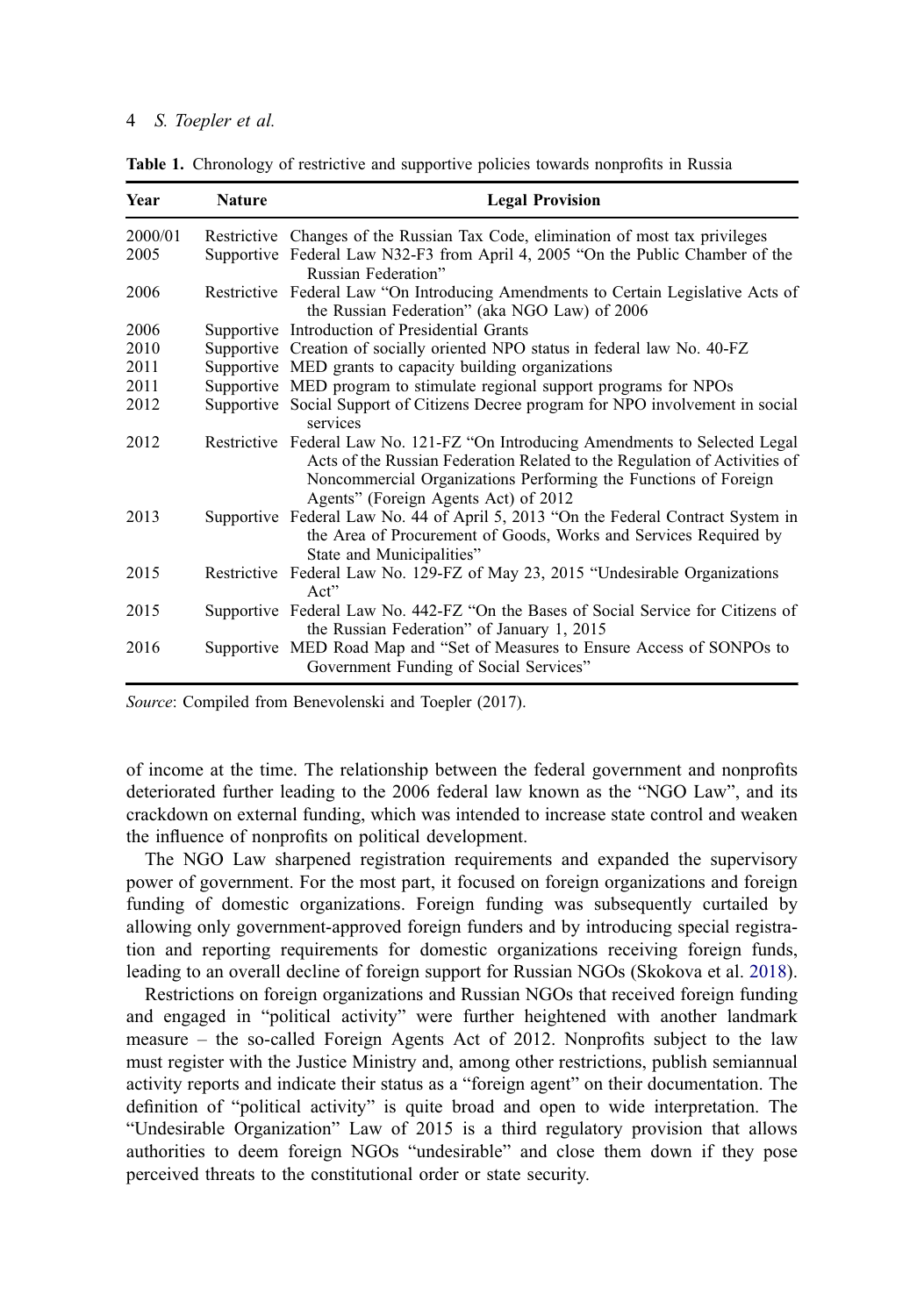<span id="page-5-2"></span>On the other hand, the federal government has also launched a range of supportive policies (see [Table 1\)](#page-4-0). In 2004, Putin called for the creation of a Public Chamber, an advisory body to coordinate between the state and civil society. It was established by law in 2005, and spread as a concept at the regional level later on (Richter [2009;](#page-17-14) Stuvøy [2014](#page-18-6)). A presidential grants program was instituted in 2006. Efforts to push a more active involvement of nonprofits in social welfare service delivery were significantly ramped up in 2011 with the introduction of a toolkit for supporting the SONPOs (Benevolenski and Toepler [2017\)](#page-17-15), which became the growth segment of the Russian nonprofit sector.

<span id="page-5-0"></span>This initial set of measures comprised various grant programs. For eligible SONPOs, two new support programs administered by the Ministry for Economic Development (MED) were created in 2011 to supplement the presidential grants. The first provides direct grants for capacity-building and technical assistance programs for SONPOs. The second program provides co-funding of regional programs to stimulate regional governments to create new funding streams. By 2014, 71 out of 85 regional governments had established their own support programs in response to federal incentives (Shadrin [2014](#page-18-7)), up from seven before the program started. Another program was put in place in 2012 to stimulate greater SONPO involvement in social service provision to increase quality and availability of services.

<span id="page-5-3"></span>In addition to grants, conditions for social contracting were also improved to eliminate competitive disadvantages due to traditional preferences for state institutions. A 2013 public procurement law required governments of all levels to reserve at least 15 per cent of total contracting value for small businesses and SONPOs. The social assistance law of 2015 then fully institutionalized SONPOs as providers of government-funded services equal to any state institutions within the Russian welfare system. It effectively ended the state monopoly on core service provision that had previously kept nonprofits and commercial providers on the fringe of the social service delivery system.

To reinforce the message, the federal government approved two white papers developed by MED in 2016 outlining additional steps to be taken over the period 2016–2020 to facilitate the involvement of SONPOs in social service provision: MED's "Roadmap" and "Set of Measures to Ensure Access of SONPOs to Government funding of Social Services". Both documents established mandatory, measurable targets down to the regional level, such as the share of children attending nonprofit pre-schools.

<span id="page-5-1"></span>In summary, the Center has very clear, though multifaceted ideas of what governmentnonprofit relationships in Russia ought to be. From the early 2000s to today, the nature of the relationship is clearly adversarial vis-à-vis nonprofits perceived to be political (Daucé [2015](#page-17-11); Flikke [2018](#page-17-13); Skokova et al. [2018](#page-18-3)). From about 2011 on, there is a second stance that stipulates a supportive, collaborative relationship with socially oriented, more apolitical nonprofit organizations (Krasnopolskaya et al. [2015;](#page-17-16) Tarasenko [2018](#page-18-8)). This leads us to the question of how federal policies are realized at the regional level and whether regional administrations have discretion in designing their relations with nonprofits.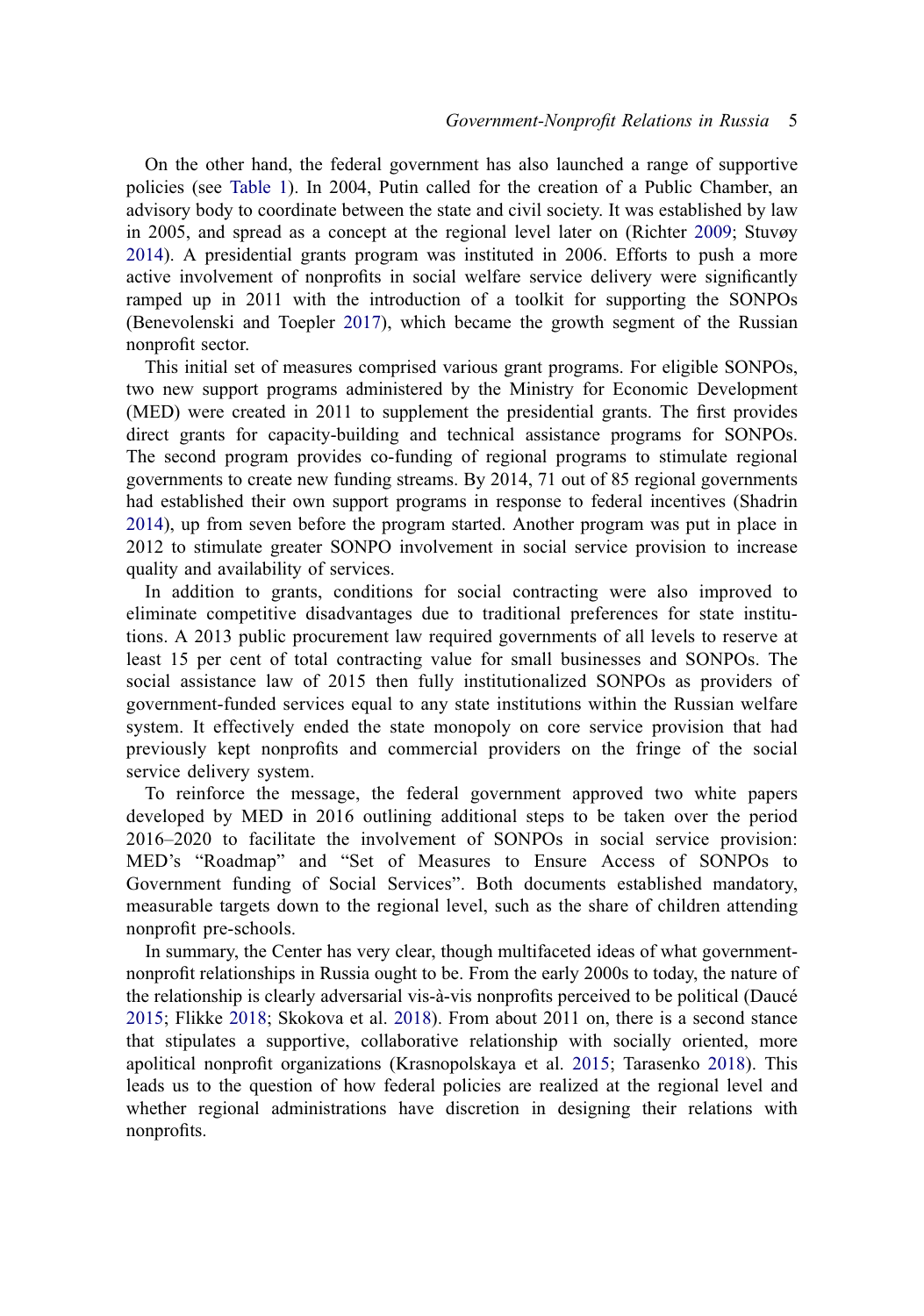### Research Questions, Methodology and Data

<span id="page-6-0"></span>Despite this centralization of political power, we nevertheless maintain that the regions still have some leeway in designing their own policies with regard to regional government-nonprofit relations, based on the general literature on regional governance in Russia (Starodubcev [2010;](#page-18-9) Kropp et al. [2018](#page-17-17)). This literature emphasizes the geographical characteristics of Russia as a vast territorial state which makes it difficult for the Center in Moscow to closely control political processes everywhere. Moreover, Russia's 85 regions differ extensively in their socio-economic development and in the opportunity structures for political actors at the regional level. This general proposition of regional variation is also consistent with a small body of other work, suggesting that regions maintain some autonomy in specific policy fields (Remington [2015](#page-17-18)) and employ mechanisms and opportunities to counterinfluence the Center (Sharafutdinova and Turovsky [2017\)](#page-18-10).

<span id="page-6-5"></span><span id="page-6-3"></span>We also posit three specific propositions that might help explain any variation. First, one of the key takeaways of the Johns Hopkins Comparative Nonprofit Sector Project's empirical work in more than 40 countries (Salamon et al. [1999](#page-17-0)) was that the size and scope of the nonprofit sector in the economically highly developed countries of the Global North by far outdistances those in the Global South. Paid and volunteer employment in nonprofits averaged about 8 per cent of the economically active population in Anglo-Saxon and Continental European countries compared to  $1-3$  per cent in transitioning and developing countries. Countries with the most highly developed nonprofit sectors were also those that had adopted elements of a welfare partnership involving nonprofits in public service delivery. The significant economic disparities that exist within Russia (Zubarevich [2015\)](#page-18-11) should therefore help explain existing variations, with economically less developed regions having weaker nonprofit relations and more prosperous regions having stronger ones. Hence:

## <span id="page-6-6"></span>Proposition 1: Regional prosperity contributes to strong government-nonprofit cooperation.

<span id="page-6-2"></span>We further expect that a certain level of economic development also aids in the development of professional capacity of the regional administration and its civil servants. This, in turn, facilitates openness towards reform in public service (Liebert et al. [2013\)](#page-17-19) and, by extension, towards cooperation with nonprofit organizations (Salamon and Toepler [2015](#page-18-0)). The policy advocacy literature suggests that nonprofits require access points in the political system to build relationships with policymakers and bureaucrats, which do not exist in closed systems (Ljubownikow and Crotty [2016](#page-17-20); Li et al. [2017](#page-17-21)). Therefore:

<span id="page-6-1"></span>**Proposition 2:** Openness of the subnational political system leads to strong governmentnonprofit cooperation.

<span id="page-6-4"></span>Finally, Salamon's ([1995\)](#page-17-22) voluntary failure theory, and the third-party government concept building on it, suggests that governments have strong incentives to utilize an existing nonprofit infrastructure for the production of public services as opposed to creating a separate set of public agencies for the same purpose. Existing nonprofits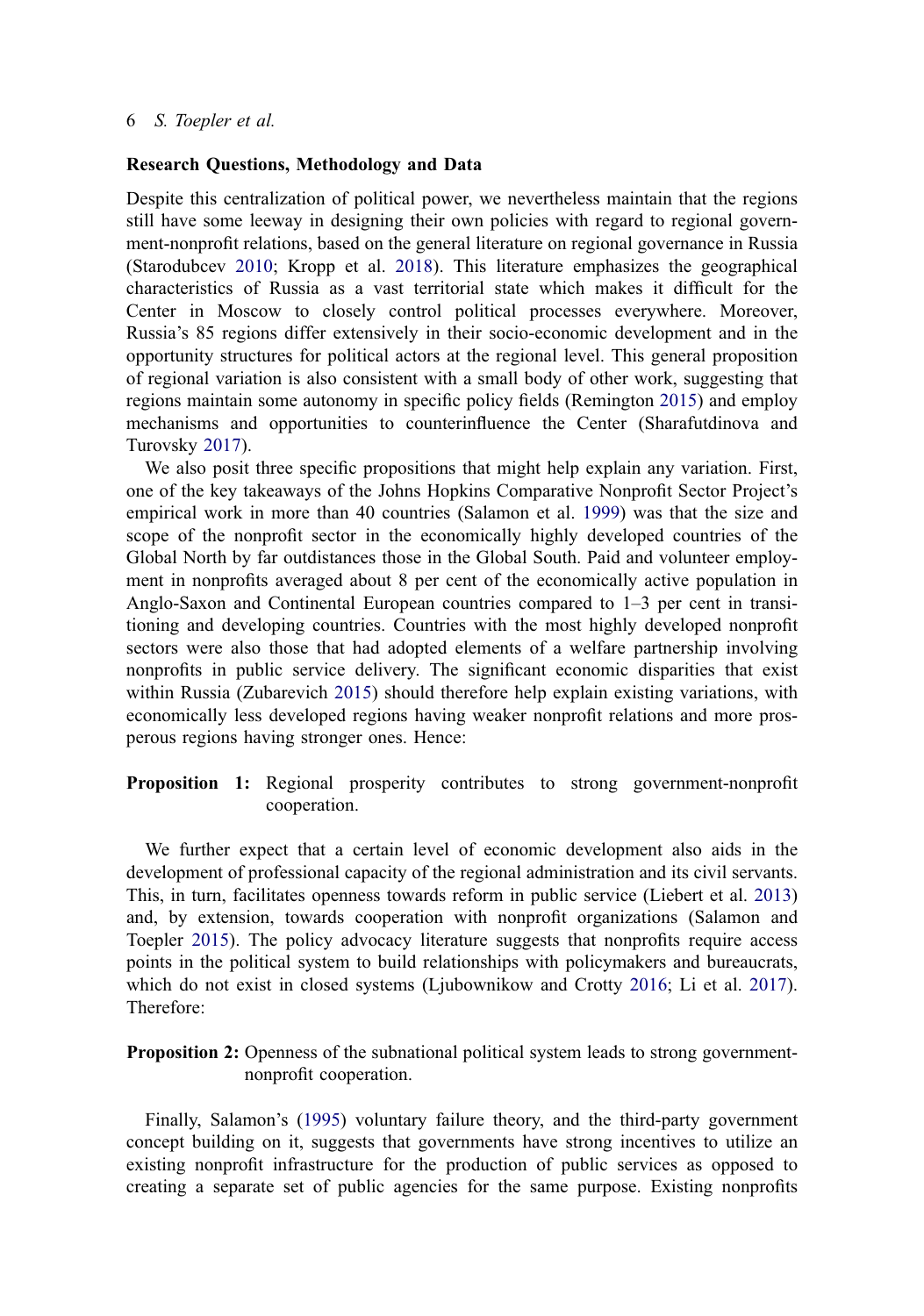<span id="page-7-0"></span>have requisite expertise, roots in the community and access to voluntary resources that allow for more effective service delivery and reduced transactions costs for the government. As building up public services has emerged as a major policy issue in Russia (Kulmala [2016](#page-17-23); Benevolenski and Toepler [2017](#page-17-15); Tarasenko [2018](#page-18-8)), the existence of a well-developed local nonprofit sector with the organizational capacity to deliver such services will make regional administrations more likely to seek cooperative relations. Thus:

Proposition 3: Strong regional nonprofit sectors correlate with strong governmentnonprofit relations.

The two divergent policy postures towards nonprofits – restrictive and supportive – provided two windows to chart whether the regions closely followed the Center's postures in arranging their own relations with nonprofits, or whether regional diversity gave rise to different local approaches. Accordingly, we looked first at what support programs, if any, the selected regions had in place during the first decade of the 2000s, when the Putin administration started to crack down significantly on nonprofits; and secondly, at whether, and if so how, the regions differed in adopting more supportive stances towards social nonprofits after 2011.

This article derives from a three-year cooperative research project between US, German and Russian researchers conducted by the International Laboratory for Nonprofit Sector Studies at the National Research University Higher School of Economics, Moscow. The project sought to assess the above-mentioned MED grant program to foster nonprofit support by regional authorities, through extensive fieldwork in eight selected regions. The fieldwork took place between June and September 2015.

In selecting regions, we took a systematic approach to reflect Russia's regional diversity in socio-economic and political development. The selection was based on two criteria: the level of regional economic development, on the one hand, and the relative openness of the subnational political regime in combination with regional nonprofit sector development on the other. For the first variable, we used official gross regional product (GRP) per capita data provided by the Russian Statistical Agency. To capture the relative openness of the subnational political regime, we adopted the 2012 democracy ranking produced by the Moscow Carnegie Center (Petrov and Titkov [2013](#page-17-24)), which assessed democracy in Russia's regions based on expert opinion. For indicators of regional nonprofit sector development we used the HSE Civil Society Monitoring data (<https://www.hse.ru/monitoring/mcs/>).

<span id="page-7-1"></span>Based on these criteria, we selected eight regions: Perm and Irkutsk (strong economic development and regime openness); Tomsk and Belgorod (strong economic development, weak regime openness); Vladimir and Novosibirsk (weak economic development, strong regime openness); and Ryazan and Tambov (weak economic development and regime openness). We collected data on government-nonprofit relations through document reviews and in-depth interviews. Overall, 142 interviews were conducted, including 106 with nonprofit representatives, 18 with government officials and 18 with nonprofit experts (see Appendix). Krasnopolskaya et al. ([2015\)](#page-17-16) provide additional background on case selection and project methodology.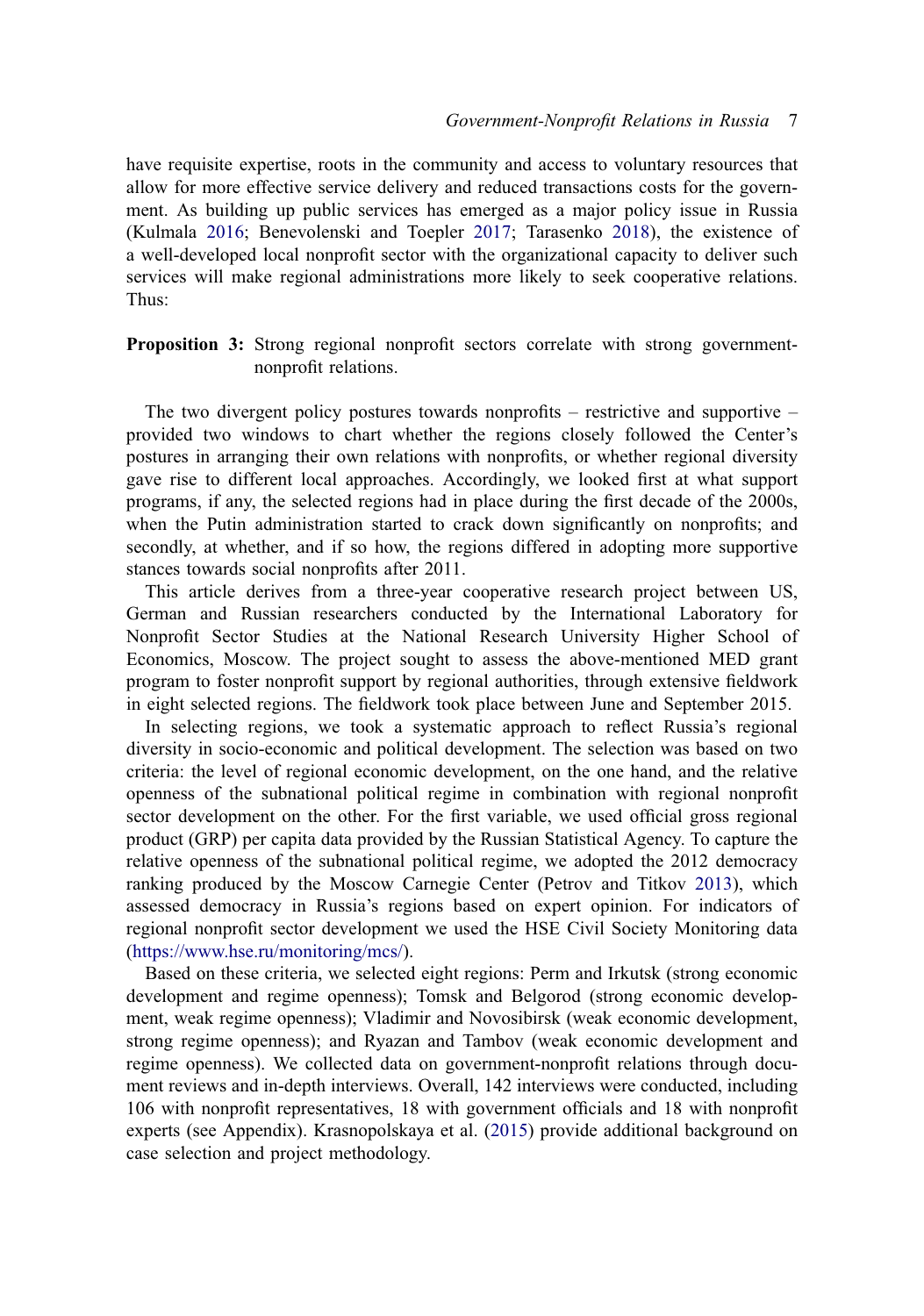## Findings: Regional Variations of Government-Nonprofit Relations in Russia's Regions

Based on our empirical material, we identified four pathways of government-nonprofit relations in Russia's regions: (1) evolving government-nonprofit partnerships in Perm and Novosibirsk, (2) endangered government-nonprofit cooperation in Tomsk and Irkutsk, (3) paternalistic patterns of government-nonprofit cooperation in Belgorod, and (4) weakly developed government-nonprofit cooperation in Tambov, Ryazan and Vladimir.

## Evolving Relations

Perm and Novosibirsk are two regions where government-nonprofit relations have continued to evolve positively. In both regions, a relatively strong nonprofit sector has developed since the 1990s. In Perm, about 4,000 nonprofits are officially registered, with 20‒30 per cent of them being operational (Perm, government representative, June 2015). In Novosibirsk, of 4,500 officially registered nonprofits, about 1,000 are operational, out of which about 200 are actively collaborating with the regional authorities (Novosibirsk, government representative, June 2015). Although the overall numbers of active nonprofits in Perm and Novosibirsk seems small, both regions are among the strongest in terms of regional nonprofit development.

The city of Perm has a long history of supporting nonprofits and citizen initiatives. The municipal administration started providing grants as early as 1996. This was followed by a regional grants program in 2001; additionally, there were specific grant programs for youth organizations, cultural initiatives and so forth. Perm was also one of the first regions that opened access for nonprofits to contracting with government agencies. Accordingly, the history of the nonprofit sector has been long and rich and Perm has become known as "the capital of Russian civil society" (Perm, local expert, June 2015). Local experts explain the prominent position of the regional nonprofit sector with the fact that human rights organizations developed here in the 1990s, establishing a local infrastructure which over time enabled a sector-wide development (Perm, nonprofit representatives, June 2015). One indication of that is the existence of a successful resource center. The Grani Center is a regional foundation that was established in 2007 by the Civil Chamber of the Perm Region, the Society for Entrepreneurial Initiatives and a number of nonprofit experts from Perm and Moscow. The center provides consultation and informational support to citizens and civic initiatives for the realization of public interests and facilitates interactions between the local nonprofit sector and the regional authorities. Among other support services, Grani also operates an inter-regional resource center, dedicated to the development of SONPOs in Perm and elsewhere (Center Grani [n.d.\)](#page-17-25).

<span id="page-8-0"></span>Novosibirsk is similar to Perm. The city of Novosibirsk established a grant competition in 2000, the regional government followed in 2003 and put significant funding into it. The initiative was backed by the governor, who acknowledged the importance of civic initiative and participation (Novosibirsk, nonprofit representative, June 2015). Another similarity to Perm is that Novosibirsk also features an important resource center, the Siberian Center for the Support of Public Initiatives ([http://scisc.ru/\)](http://scisc.ru/), established in 1995. Its mission is "to facilitate the development of public initiatives and civic responsibility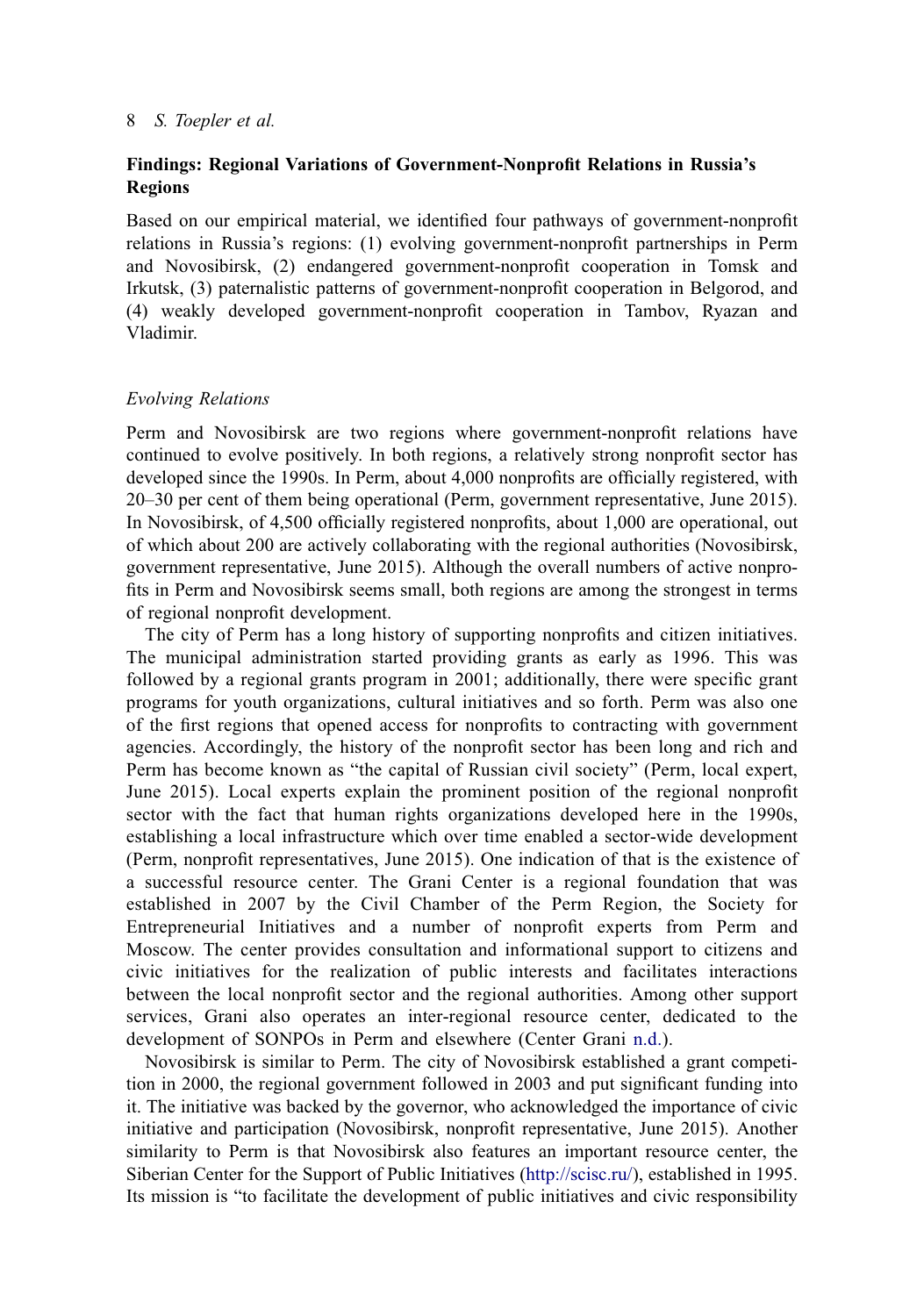with the aim of solving public problem on the basis of civil society institutions". Just like Grani Center in Perm, the Siberian Center is an inter-regional foundation, serving local initiatives, but also reaching out to other regions. The Siberian Center provides infrastructural support to nonprofits, civil society development, information and analytical services, evaluation support and the facilitation of government-nonprofit interactions.

The inception of the MED program in 2011 further intensified government-nonprofit cooperation in both Perm and Novosibirsk. Both regions substantially increased their own funding commitments and the MED program thus strengthened the cooperation between the regional administrations and the nonprofit sector and facilitated its development. Overall, both regions are characterized by relative strong cooperation. The regional and local administrations are keen on working with nonprofits, especially in the field of social welfare, as they acknowledge their expertise, knowledge and skills in dealing with social issues. Because of this political openness, civil servants are supportive of collaboration with societal actors. Nonprofit representatives in Perm and Novosibirsk described the relationship as positive: "Our cooperation [with the state] is very productive. Our voices are heard, we can do a lot as non-profit organizations. Our expert opinion is taken into account by decision-makers" (Perm, nonprofit representative, June 2015).

The existence of regional umbrella organizations and nonprofit resource centers proved to be an important factor for the positive development. Nonprofit leaders emphasized the fact that these support centers have strengthened nonprofits at the local and regional level (Perm, NPO representative, June 2015). The model of government-nonprofit cooperation in Perm and Novosibirsk can therefore be described as evolving partnerships.

## Endangered Relations

In marked contrast, two other regions, Irkutsk and Tomsk, displayed deteriorating government-nonprofit relations, more in line with the prevailing national narrative of growing restrictiveness. Irkutsk features a fairly well-developed nonprofit sector. Regional experts place the number of operational organizations at about one-third of the 3,500 officially registered nonprofits (Irkutsk, nonprofit representatives, June 2015).

Irkutsk created one of the earliest support programs in 2001, which at the time was "the most comprehensive one in Russia with regard to civic participation in responding to social problems". The support program was jointly designed by the regional administration, the Public Chamber and the nonprofit sector (Irkutsk, expert, June 2015). However, in the years following the start of the grant program, cooperation between government agencies and nonprofit organization lost momentum and became less intense. A nonprofit representative, who was actively involved in the creation of the program, noted that

in 2000, when we started our cooperation, we were meeting often, debated how we could organize our work better and jointly developed the regulations for our work. Over time, however, this process has been slowing down. The responsible government officials were exchanged. As a result, the administration does not any longer take our proposals into account. It has become a very formal way of participation now. (Irkutsk, nonprofit representative, June 2015)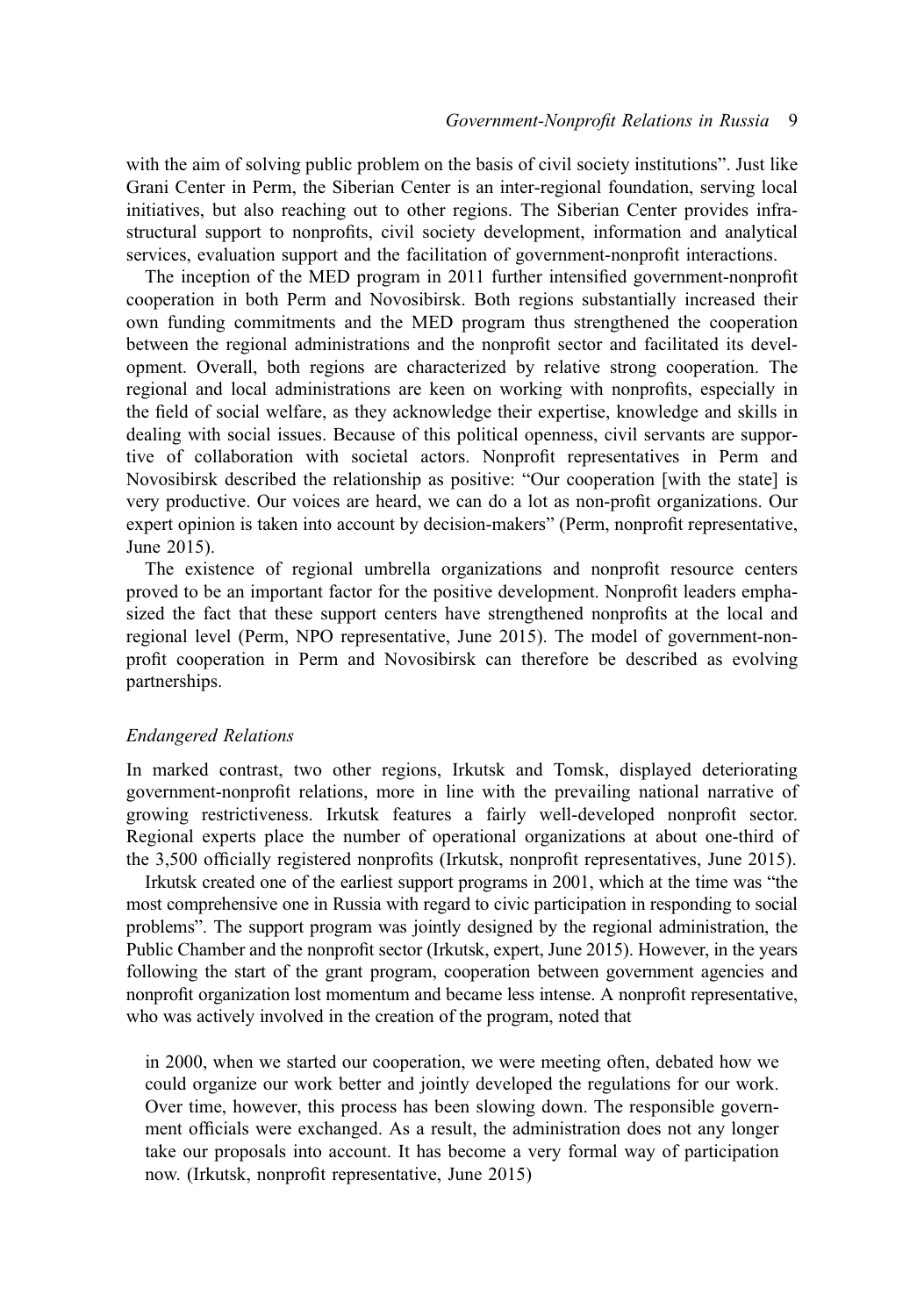The number of annual awards also dropped after 2004.

Due to the tightening of nonprofit regulations, regional nonprofits have become very cautious in their activities (Irkutsk, nonprofit representative, June 2015). Traditionally, Irkutsk was a hub for environmental activity due to the close vicinity of Lake Baikal, a major natural resource, to the regional capital. But the strong presence of environmental organizations within the local sector contributed to the deterioration of government relations. These organizations have particularly felt the effects of restrictive national policies, which the regional government supported. Environmental activities in the region have often been in opposition to the priorities of the local political elite, as one nonprofit representative explained: "Ecology is a difficult sphere of activity. There is always a conflict between the state, the local population and the business community. It is hard to find financial support for our activities, and foreign funding is nearly banned" (Irkutsk, nonprofit representative, June 2015).

Although the regional grant program was pathbreaking and deemed widely successful, it remained small. The region barely raised its own funding share when joining the MED program, but changed its program procedures according to MED guidelines. Regional experts considered the original program to be superior and nonprofit representatives were especially critical about the introduction of new criteria. One representative, for example, noted that "the criteria of the grant program have become very bureaucratic. The evaluation is very complicated and focuses merely on quantitative criteria without taking into account the quality of the project" (Irkutsk, nonprofit representative, June 2015).

In Tomsk, there are around 5,000 registered nonprofits and, according to a local umbrella organization, between 300 and 400 active SONPOs (Tomsk, nonprofit representative, June 2015). Tomsk had no regional program before, but a municipal grant program for nonprofits has existed in the capital city since 2001, reflecting originally positive relations between the government and nonprofits during the 1990s. Similar to Irkutsk, however, the originally fairly promising government-nonprofit relationship deteriorated in the course of the 2000s. The regional government adopted the MED program in 2011, but with no real commitment to working with nonprofits. As one nonprofit leader (Tomsk, June 2015) noted: "From 2010 onwards, it has become more difficult for nonprofits to operate in our region". This has particularly been so because the "foreign agent" law strongly impacted local nonprofits. While, as of mid-2015, no organization in Tomsk had been included in the "foreign agents" registry, the law nevertheless affected the behavior of organizations as nonprofit leaders feared the prospect of facing financial liability for potential violations and consequently abstained from seeking any foreign funding. This was in striking contrast to previous years, when Tomsk NGOs had been very active in internationally funded programs (Tomsk, nonprofit representative, June 2015).

As a result, according to local experts, independent-minded nonprofits in Tomsk have effectively been forced out of existence, because they became too critical and encountered difficulties with the regional authorities as the overall political climate in the Tomsk region grew tense after 2006. A local nonprofit, for instance, was harassed by the security services, until its director decided to close the organization down and emigrate (Tomsk, nonprofit representative, June 2015). Since the end of the 2000s, many of the "older" nonprofits that had been established in the 1990s have disappeared. Human rights and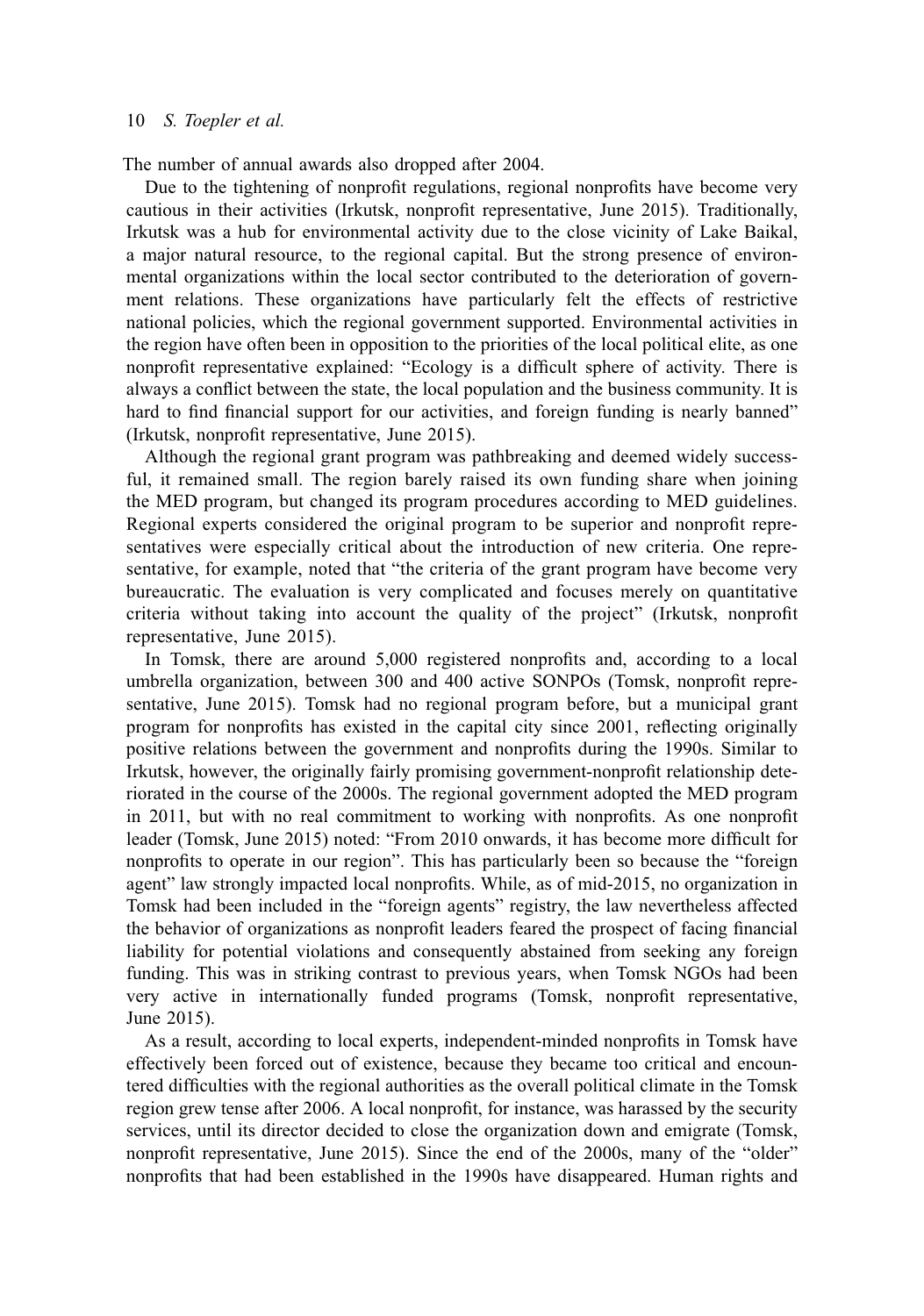environmental nonprofits have been particularly affected by this trend. As of 2015, no human rights groups were left in the region, after the last organization closed due to harassment from state agencies (Tomsk, nonprofit representative, June 2015).

In both regions, the development of government-nonprofit relations over the past 15 years has been ambivalent. Although relatively strong nonprofits had emerged in the 1990s, not many of them survived and were able to transform into professional organizations. Many of the human rights and environmental nonprofits that were created in the 1990s were either forced out of existence or lost much of their viability. The SONPOs that emerged in both regions over the past five years remain weak in their professional development and social service capacity, as the administrations in Irkutsk and Tomsk are more hesitant in their approach towards the nonprofit sector. Most of these newer organizations are self-help nonprofits that are barely able to survive. Although the regional administrations support cooperation with nonprofits on paper, they have fallen short on developing strong collaborative ties with the regional nonprofit sector.

It is characteristic for both Tomsk and Irkutsk that the position of the nonprofit has considerably weakened since the early 2000s. Many of the old, "traditional" nonprofits, which were founded in the post-Soviet transformation period, were forced to close down their activities, because they became too critical and encountered difficulties with the regional authorities (Tomsk, nonprofit expert, June 2015) or lost international support (Irkutsk, nonprofit representative, July 2015). In both regions, originally relatively strong nonprofit sectors have come under growing pressure. Nonprofit representatives described the development of the regional nonprofit sectors as ambivalent. New SONPOs have emerged but they lack professional capacity. Umbrella organizations and regional resource centers are less prominent than in Perm or Novosibirsk, which limited the impact of the support programs. As of 2015, neither Tomsk nor Irkutsk had developed mechanisms for the participation of SONPOs in social service contracting (Tomsk, nonprofit representative, June 2015). Overall, the interactions between the regional administrations and nonprofits reflect endangered relations.

## Paternalistic Relations

In Belgorod, there is another variation, where the patterns of government-nonprofit cooperation can be described as paternalistic but not necessarily antagonistic. The subnational political system is centralized, restrictive and lacks pluralism. The power is concentrated in the hands of the governor, who has been ruling the region continuously since 1993. Under these conditions, Belgorod never developed much of a nonprofit sector. According to a local expert,

one can count about 30 to 35 nonprofits that are effectively working in the region. The number of those nonprofits that are relevant in size, work on a regular basis, have sustainable funding and conduct projects is even smaller. These are about 20 nonprofits. (Belgorod, expert, September 2015)

The regional nonprofit sector in Belgorod has undergone many changes over the past two decades: "NPOs that had been established in the 1990s, аre today existing on paper only; in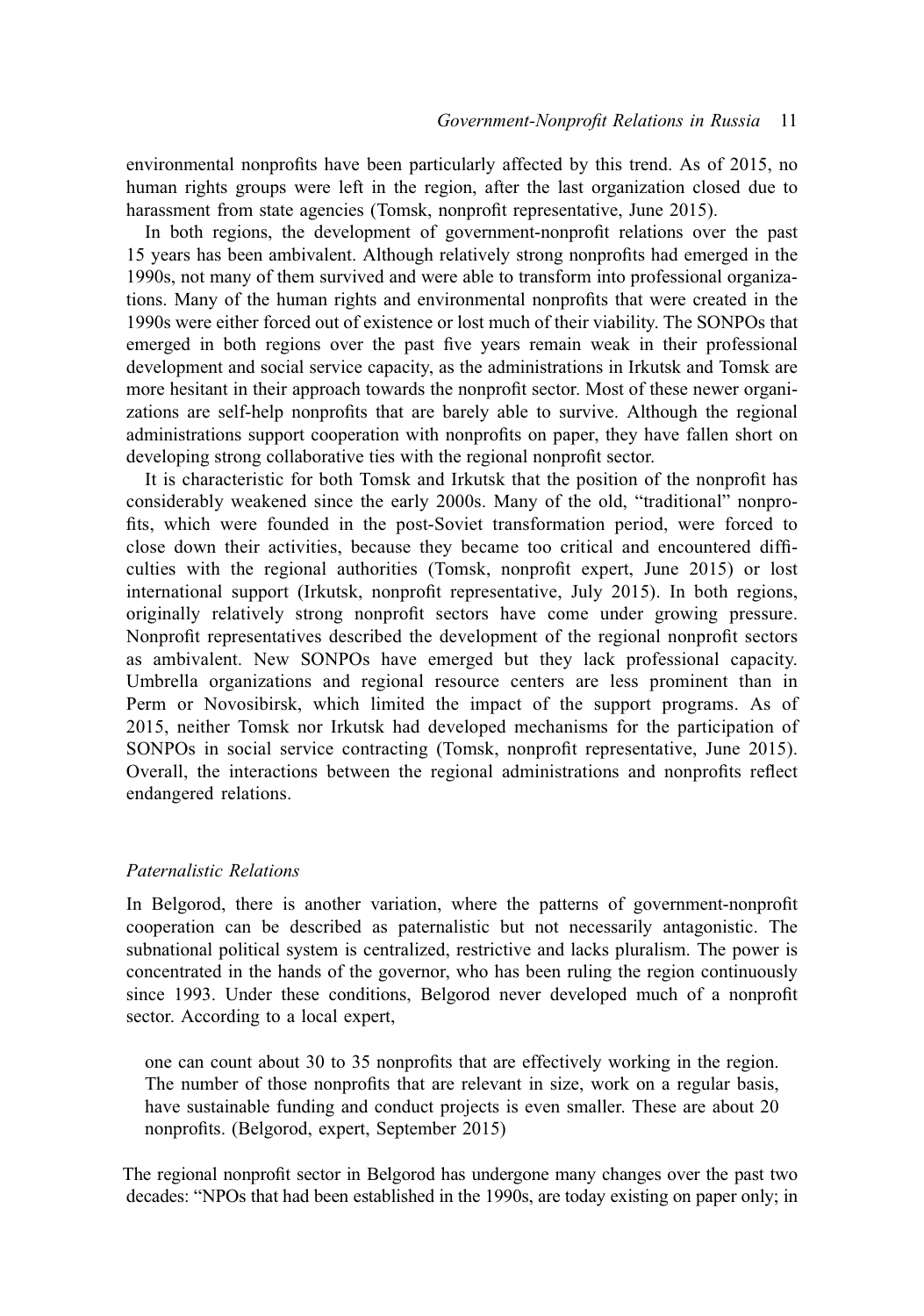the 2000s, these organizations were replaced by new and more active organizations." In addition, Soviet-style legacy organizations still exist and accumulate a lot of financial and non-financial resources (Belgorod, nonprofit representative, September 2015).

Before 2011, the regional administration in Belgorod directly supported the local branch of the Russian Red Cross as well as a number of women's, disability, veterans' and pensioners' organizations. Nonprofits depend on the goodwill of civil servants, and access to the governor or to other high-ranking decision makers is paramount. As one nonprofit representative said: "Our [rehabilitation] center was built by the generosity of the Governor" (Belgorod, nonprofit representative, September 2015). The patterns of interactions are clientelistic, where nonprofits find themselves in a dependency relationship with the political elite.

The type of support confirms this pattern. Before 2011, the regional administration provided funding for selected nonprofits on a non-competitive, incidental basis. Belgorod joined the MED program in 2011, and since then the support for nonprofits has become more balanced and is now provided in a competitive grant program based on the guidelines, designed by the MED. Since the introduction of the co-financed grant support program, the regional government has made efforts to shape a more self-reliant, marketoriented and sustainable nonprofit sector in Belgorod. Regional experts, however, believe that participation in the program was primarily an effort to improve relations with Moscow (Belgorod, nonprofit expert, September 2015). Overall, the development of the nonprofit sector in the region has been relatively positive. The regional authorities are now paying more attention to nonprofits than they used to do in the past. Despite all the obstacles in the region, nonprofit representatives agree that it has become easier to work than 20 years ago. In general, nonprofits are more active, and their financial situation has improved. However, the regional nonprofit sector still remains weak in term of its influence on policy formation. According to one expert, nonprofits "have gained more resources and power compared to 20 years ago, yet they cannot substantially change the social, political and economic situation [in the region]" (Belgorod, nonprofit representative, September 2015). Overall, the clientelistic patterns of government-nonprofit cooperation continue to prevail, and the regional nonprofit sector remains underdeveloped. Nevertheless, the introduction of the MED program has brought positive change, and local nonprofits now have a broader support base available and see government relations improving. Yet, even while noting the positive developments, local nonprofit representatives emphasized the dependency relationship with the administration. The modes of interaction are therefore best described as paternalistic relations.

## Weak Relations

In the final three regions, government-nonprofit relations and nonprofit sector development have remained weak. Tambov used social contracting from 2006 to 2011 as the main form of support for the regional nonprofit sector (Tambov, administration representative, July 2015). This was converted into grants to conform with the MED program in 2011. In Ryazan and Vladimir, the regional administration did not provide any systematic support to nonprofits before 2011 beyond non-competitive, incidental funding for women's, veteran's and disability nonprofits. Both regions were slow in adopting the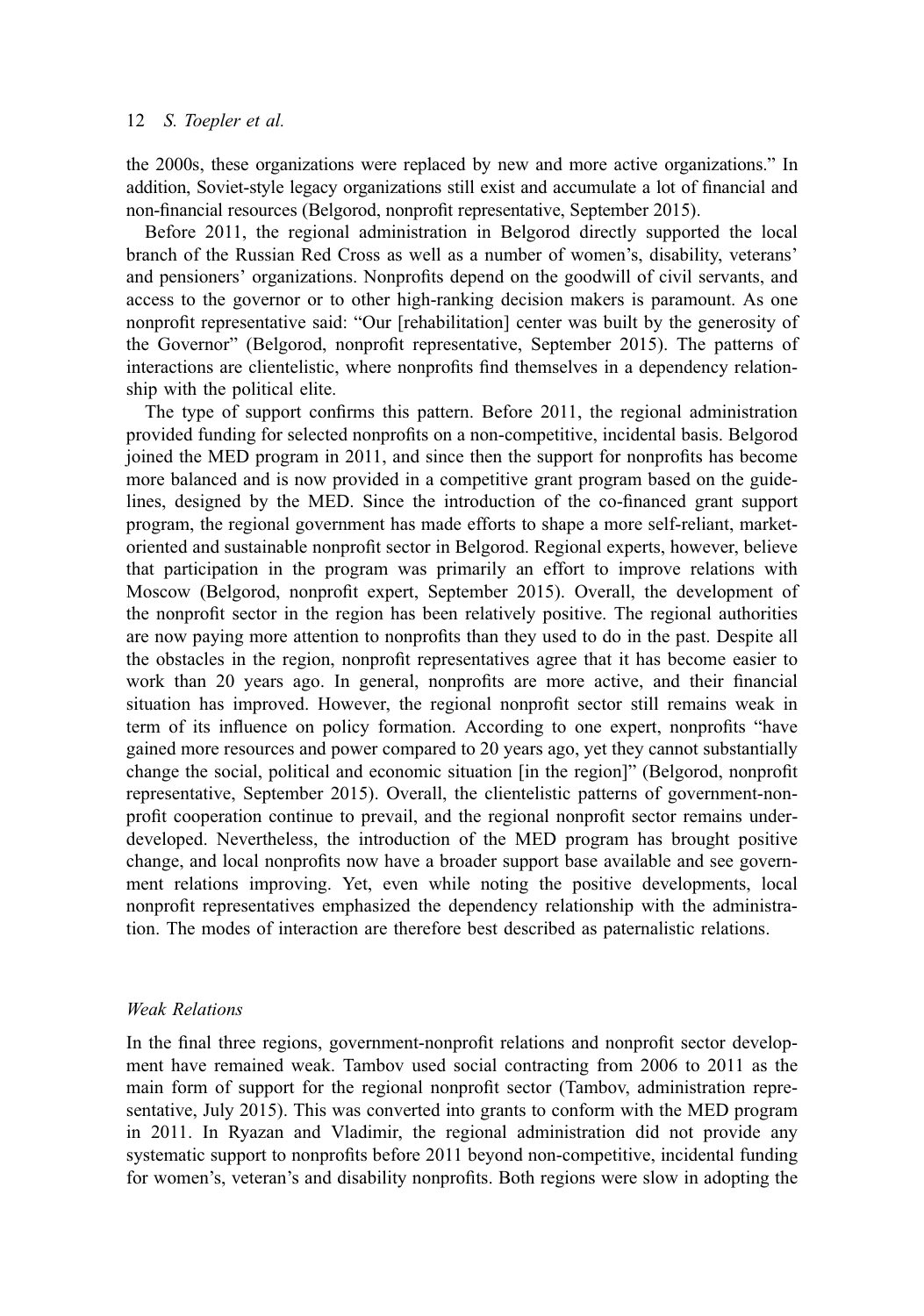MED program too, remaining largely uncommitted. Characteristic for all three regions is the assessment of an independent expert in Vladimir:

In my opinion, the problem is that the Vladimir Region lacks a comprehensive approach to collaborating with NPOs. Our region does not have a mechanism that allows [the government] to see civil society as a whole. There are different people in different regional departments who deal with NPOs, but nobody sees the broader picture. […] The representatives in the municipalities lack a basic understanding of civic organizations. (Vladimir, expert, June 2015)

A nonprofit leader in Tambov similarly held that "NPOs and the administration do not understand each other; the [regional] government is working on one set of tasks, while NPOs are working on completely different [things]" (Nonprofit representative, Tambov, July 2015). Sector representatives also perceive a lack of trust from regional government agencies (Tambov, nonprofit representative, July 2015), which limits interaction between the two sectors. Overall, the modes of interaction in this last group of regions can be called weak relations.

#### Discussion

[Table 2](#page-13-0) summarizes the regions' nonprofit support initiatives pre- and post-2011. As shown, three regions had fully fledged support programs operating in the early 2000s, at the same time that the federal government was launching repressive measures and created a generally unfavorable operating environment for nonprofits. The other five regions had more limited engagements with nonprofits. Tomsk only had a municipal program in the capital, but no regional government support; Tambov made no grants, but experimented with contracting; and the remaining three regions provided no more than non-competitive support to known nonprofits with established ties to the regional administrations.

| Region                  | Regional<br>programs<br>(prior to<br>2011) | Municipal programs (in<br>the regional capital) | Social<br>contracting with<br><b>NPOs</b><br>$(\text{prior to } 2011)$ | Participation in<br><b>MED</b> program since |
|-------------------------|--------------------------------------------|-------------------------------------------------|------------------------------------------------------------------------|----------------------------------------------|
|                         |                                            |                                                 |                                                                        |                                              |
| Perm                    | Yes (since)<br>2001)                       | Yes (since $1996$ )                             | Yes (since $2008$ )                                                    | 2011 (adapted existing<br>program)           |
| Novosibirsk Yes (since) | 2003)                                      | Yes (since $2000$ )                             | N <sub>0</sub>                                                         | 2011 (adapted existing<br>program)           |
| Irkutsk                 | Yes (since<br>2001)                        | Yes (since $2005$ )                             | N <sub>0</sub>                                                         | 2011 (adapted existing<br>program)           |
| <b>Tomsk</b>            | No                                         | Yes (since $2001$ )                             | No                                                                     | 2011 (adapted existing<br>program)           |
| Belgorod                | No                                         | No                                              | N <sub>0</sub>                                                         | 2011 (new program)                           |
| Tamboy                  | $_{\rm N0}$                                | N <sub>0</sub>                                  | Yes $(2006-2011)$                                                      | 2011 (new program)                           |
| Vladimir                | N <sub>0</sub>                             | No                                              | No                                                                     | 2013 (new program)                           |
| Ryazan                  | No                                         | No                                              | N <sub>0</sub>                                                         | 2014 (new program)                           |

<span id="page-13-0"></span>Table 2. Overview of regional experiences with government-nonprofit cooperation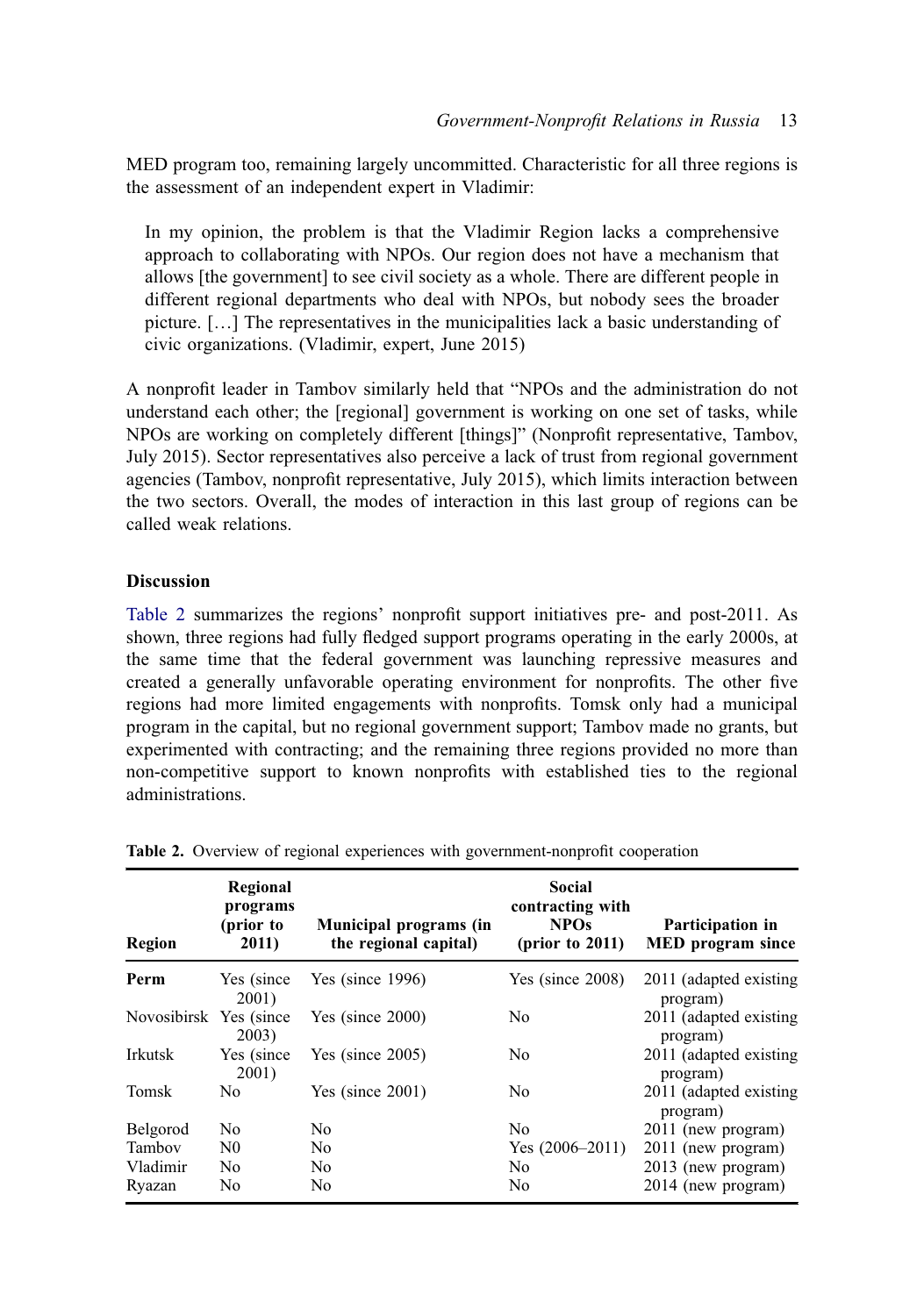The deterioration of the national climate for nonprofits appears not to have affected the regions in the same way. Some regions, such as Perm and Novosibirsk, proved to be resilient due to the existence of a strong regional nonprofit sector, while others, such as Tomsk and Irkutsk, were much more exposed to national pressures. In Irkutsk, environmental nonprofits were susceptible to the repressive measures of the Center and no protective sector infrastructure existed. In the regions with limited support schemes, any pressure on nonprofits by the Center was less acute for the regional administrations, because support either focused on local initiatives or was limited to nonprofits that were known entities for the regional administrations. The lack of regional funding support, however, made places like Tomsk even more inhospitable to human rights and other nonprofits that got cut off from foreign support with few local revenue streams to fall back on.

The regional responses to the MED program and the incentives it provided also showed some variation, as shown in [Table 2](#page-13-0). The three regions with pre-existing grant programs adapted their programs to meet the MED guidelines. For Perm and Novosibirsk, the MED program was an opportunity to further strengthen and expand their prior support levels. Irkutsk's already dwindling commitments, in contrast, barely met the federal resources and the region did little to protect the remaining features and advantages of its own original program.

Three regions created new programs fairly quickly in response to the MED funding invitation. In Tomsk and Tambov, however, it was an effort to comply with the Center's direction, but it remained a formal effort without a real commitment by the regional administrations. Tambov phased contract-based support out as it started to participate in the MED program. Despite the new programs, there was no significant improvement for nonprofits in these regions. Belgorod, by contrast, shows a different picture: the creation of the new program helped to rejuvenate the local nonprofit scene and government-nonprofit relations, although the progress is from a very small base and the long-term prospects uncertain. The final two regions, Ryazan and Vladimir, continued to exhibit a lack of commitment and understanding of the role of nonprofits, similar to Tambov, but these two regions were among the last to avail themselves of the resources and incentives of the MED program, showing an even deeper reluctance to engage. [Table 3](#page-15-0) provides a summary comparison of the four modes of government-nonprofit relations in Russia's regions.

#### Conclusion

We find that despite political consolidation and centralization, regions still have, and take, considerable freedoms in approaching the relationships with their local nonprofits in Russia. While this broadly supports our core proposition, we also suggested three more specific propositions to help explain any variation. Specifically, we posited that government-nonprofit relations depend on the level of regional economic development, the openness of the subnational political system and the strength of the regional nonprofit sector.

We do not find the proposition that regional prosperity is a predictor of strong government-nonprofit cooperation to be supported in our empirical research. Economically disadvantaged regions, such as Ryazan and Tambov, have indeed less developed government-nonprofit cooperation, but the pattern does not hold across our cases. Although Novosibirsk is not a prosperous region, it nevertheless developed and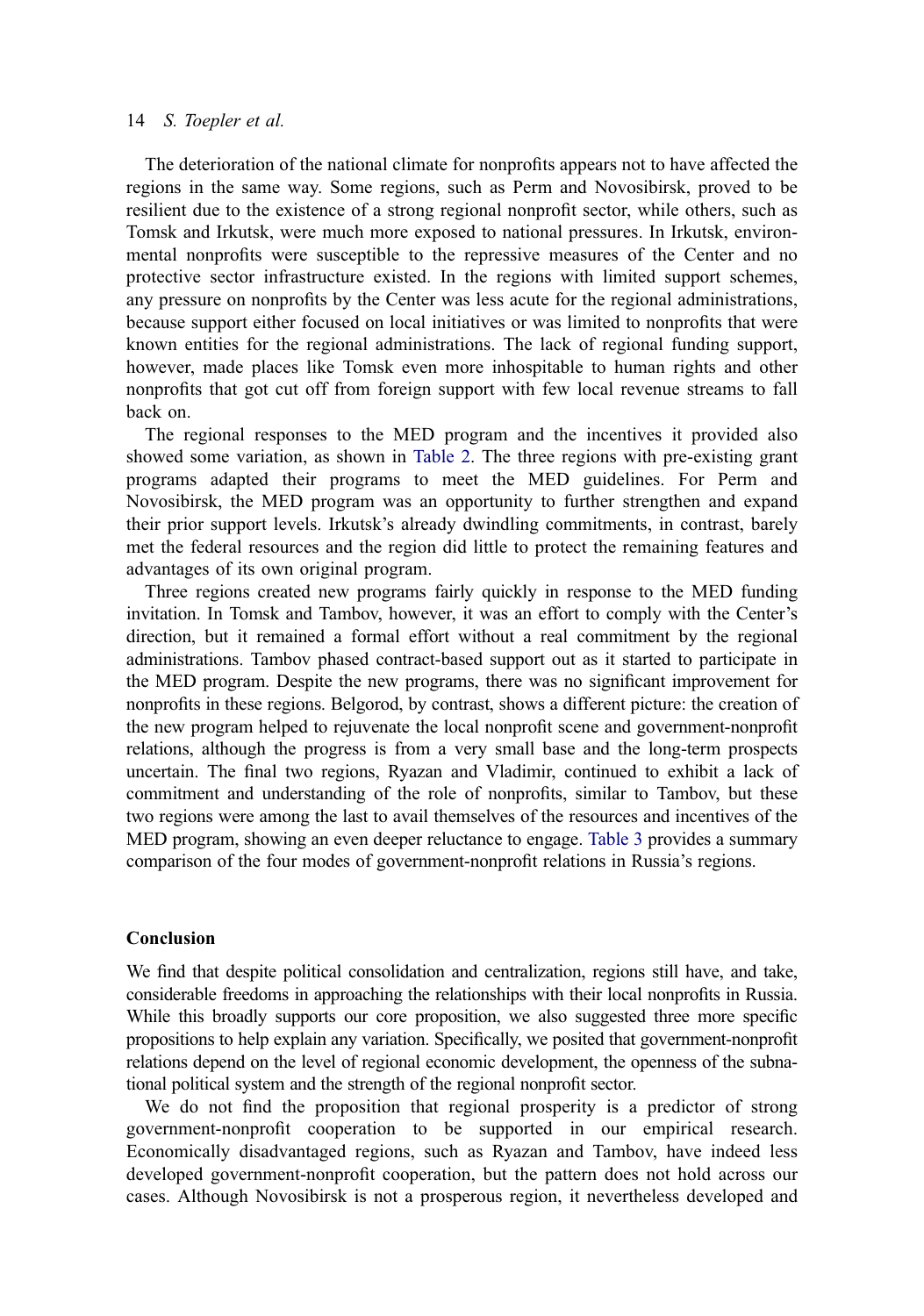| <b>Type of</b><br>partnership | Evolving<br>partnerships                                                                                                                                                                                                                          | <b>Endangered</b><br>cooperation                                                                                                                                                                                                                  | <b>Paternalistic</b><br>patterns of<br>cooperation                                                                            | Weakly<br>developed<br>cooperation                                                                                          |
|-------------------------------|---------------------------------------------------------------------------------------------------------------------------------------------------------------------------------------------------------------------------------------------------|---------------------------------------------------------------------------------------------------------------------------------------------------------------------------------------------------------------------------------------------------|-------------------------------------------------------------------------------------------------------------------------------|-----------------------------------------------------------------------------------------------------------------------------|
| Characteristics               | Strong<br>cooperation<br>based on<br>partnership<br>Administration<br>interested in<br>cooperation<br>Economic<br>development<br>facilitates<br>non-profit<br>development<br>Strong non-<br>profit sector<br>and prominent<br>resource<br>centres | Limited cooperation<br>Situation for<br>nonprofits<br>deteriorated<br>Human-rights and<br>environmental<br>NGOs closed-<br>down or<br>marginalized<br>Role of NPOs in<br>social services<br>remains limited<br>Less prominent<br>resource centres | Paternalistic mode of<br>cooperation<br>Dependency<br>relationship<br>between the<br>regional<br>government and<br>nonprofits | Weak non-profit<br>sector<br>Lack of trust<br>between<br>regional<br>government<br>and nonprofits<br>Limited<br>cooperation |
| Examples                      | Perm,<br>Novosibirsk                                                                                                                                                                                                                              | Tomsk, Irkutsk                                                                                                                                                                                                                                    | Belgorod                                                                                                                      | Tambov, Ryazan,<br>Vladimir                                                                                                 |

<span id="page-15-0"></span>Table 3. Government-nonprofit relations in Russia's regions

maintained strong government-nonprofit relations. Tomsk and Belgorod, in contrast, are among the prosperous regions, but have not developed strong cooperative relations. Economic prosperity accordingly does not seem to have a strong, direct impact on the development of government-nonprofit cooperation.

We also aimed to explore whether openness of the subnational political system might contribute to strong government-nonprofit relations. This proposition is somewhat supported empirically. Regions with open political systems, such as Perm and Novosibirsk, have developed solid government-nonprofit cooperation. Belgorod as a region with a closed political system features paternalistic government-nonprofit relations, though these have been developing. Nevertheless, it remains difficult in regions such as Tomsk and Irkutsk to fully assess the openness of the subnational political system, in part due to shifting regional politics since the 2012 Carnegie democracy ranking.

<span id="page-15-2"></span><span id="page-15-1"></span>Finally, our third proposition that the strength of the regional nonprofit sector correlates with strong government-nonprofit relations seems to be supported by our data. Regions with a more strongly developed nonprofit sector (Perm, Novosibirsk) have developed stronger government-nonprofit relations. Regions with a weaker nonprofit sector (Belgorod, Ryazan, Tambov, Vladimir) have developed weaker government-nonprofit cooperation. Of particular importance here is the existence of regional umbrella or support organizations, such as the Center Grani in Perm and the Siberian Center for the Support of Public Initiatives in Novosibirsk. Such sector infrastructure institutions have been shown to play important roles in both Western and developing country contexts (Brown and Kalegaonkar [2002](#page-17-26); Appe [2016\)](#page-17-27). These umbrella organizations assist civic initiatives in the region and represent the sector. They can be influential in developing good relations between regional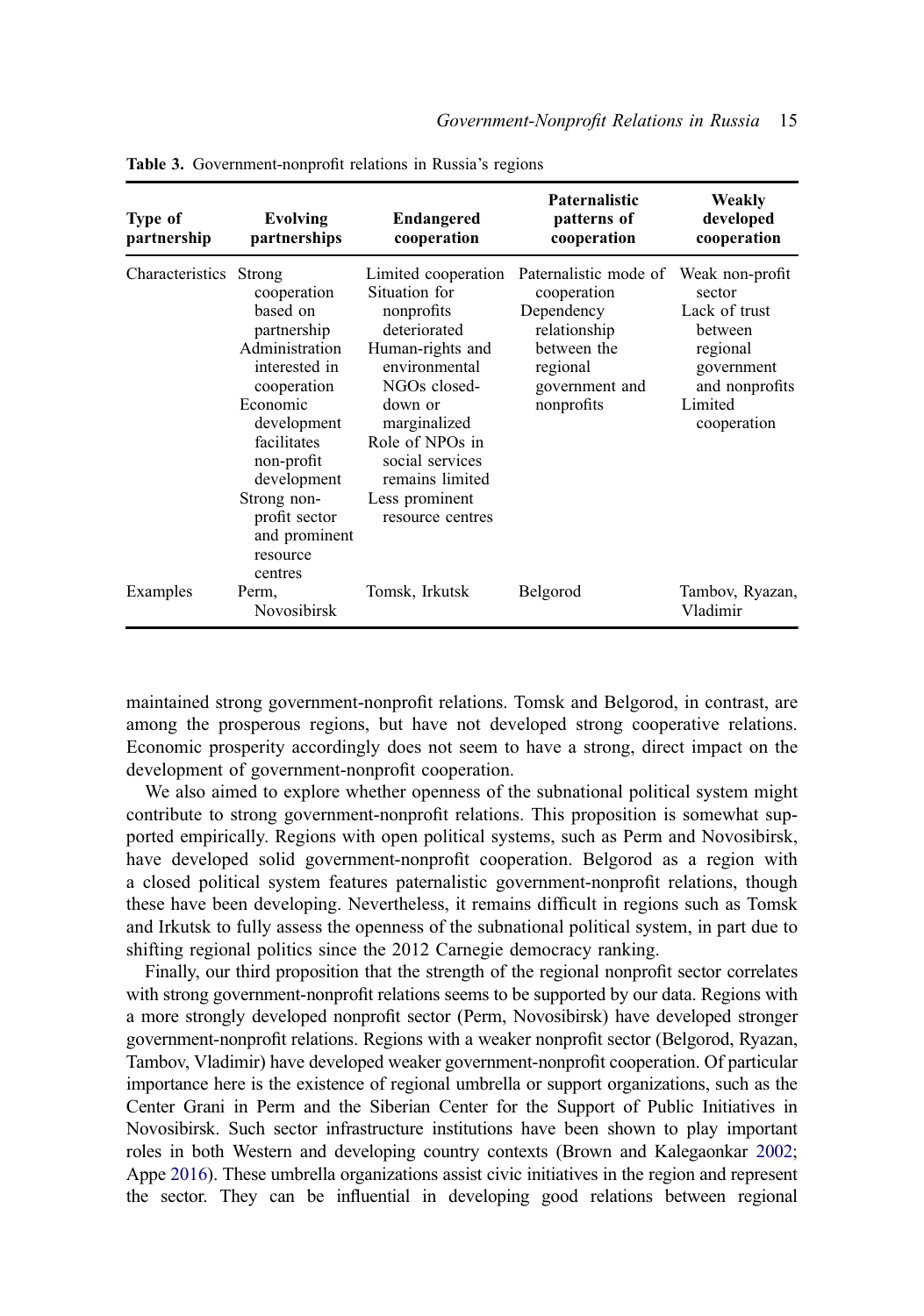government agencies and nonprofits. Moreover, they also help build the organizational capacity of nonprofits, thereby preparing them managerially for working with the government. Without such supportive infrastructure, the nonprofit sector in Irkutsk was not able to sustain positive government relations in the face of national-level restrictive pressures on nonprofits.

In sum, our comparison has unearthed divergent dynamics and significant variations in regional governments' commitment to collaborating with nonprofits in Russia as well as relationships between them. Our findings suggest that Russia's regions have options and opportunities to steer their own path vis-à-vis the federal government's policy directives. A December 2018 MED ranking of regional support for nonprofits (see [http://nko.](http://nko.economy.gov.ru/portalnews/read/4606) [economy.gov.ru/portalnews/read/4606\)](http://nko.economy.gov.ru/portalnews/read/4606) is broadly consistent with our findings about the regional differences: Perm and Novosibirsk rank towards the top (5th and 18th respectively), whereas Tambov (26th), Ryazan (27th), Vladimir (49th) and Irkutsk (54th) rank considerably lower. Independent of a given region's position, the ranking reflects the MED's recognition of regional disparities and the need to motivate regional administrations to keep strengthening their interactions with nonprofits.

With regard to nonprofit policy, our study suggests a much greater variability of regional interactions with the sector than what the literature focusing solely on repression of democratization-oriented and advocacy NGOs would typically suggest. Much of this literature, as exemplified by Daucé's ([2014\)](#page-17-4) or Flikke's [\(2016,](#page-17-5) [2018](#page-17-13))), focuses on narratives of national restrictions, leaving the subnational out of consideration. This may have significant implications for future research on civil society in other hybrid and authoritarian regimes. Focusing on subnational variation may provide a more nuanced understanding of the complexities of nonprofit–government interaction at the local level, where local administrators may be more concerned about ensuring service delivery than protecting the political power bases of the regime. As such, our research suggests the importance of focusing on subnational contexts in trying to understand and chart nonprofit sector development.

#### Acknowledgements

Maria Myasnikova provided crucial research assistance, which we gratefully acknowledge. The article also greatly benefited from Susan Appe's comments and other feedback at the 15<sup>th</sup> JCPA/ICPA-Forum Workshop at Baruch College in 2017 and insightful critiques of the four anonymous reviewers. The usual caveat applies.

#### Funding

This work/article is an output of a research project implemented as part of the Basic Research Program at the National Research University Higher School of Economics (HSE)

#### ORCID

Stefan Toepler **b** http://orcid.org/0000-0003-2648-6427 Ulla Pape **b** http://orcid.org/0000-0001-8611-1665 Vladimir Benevolenski D http://orcid.org/0000-0003-1738-9844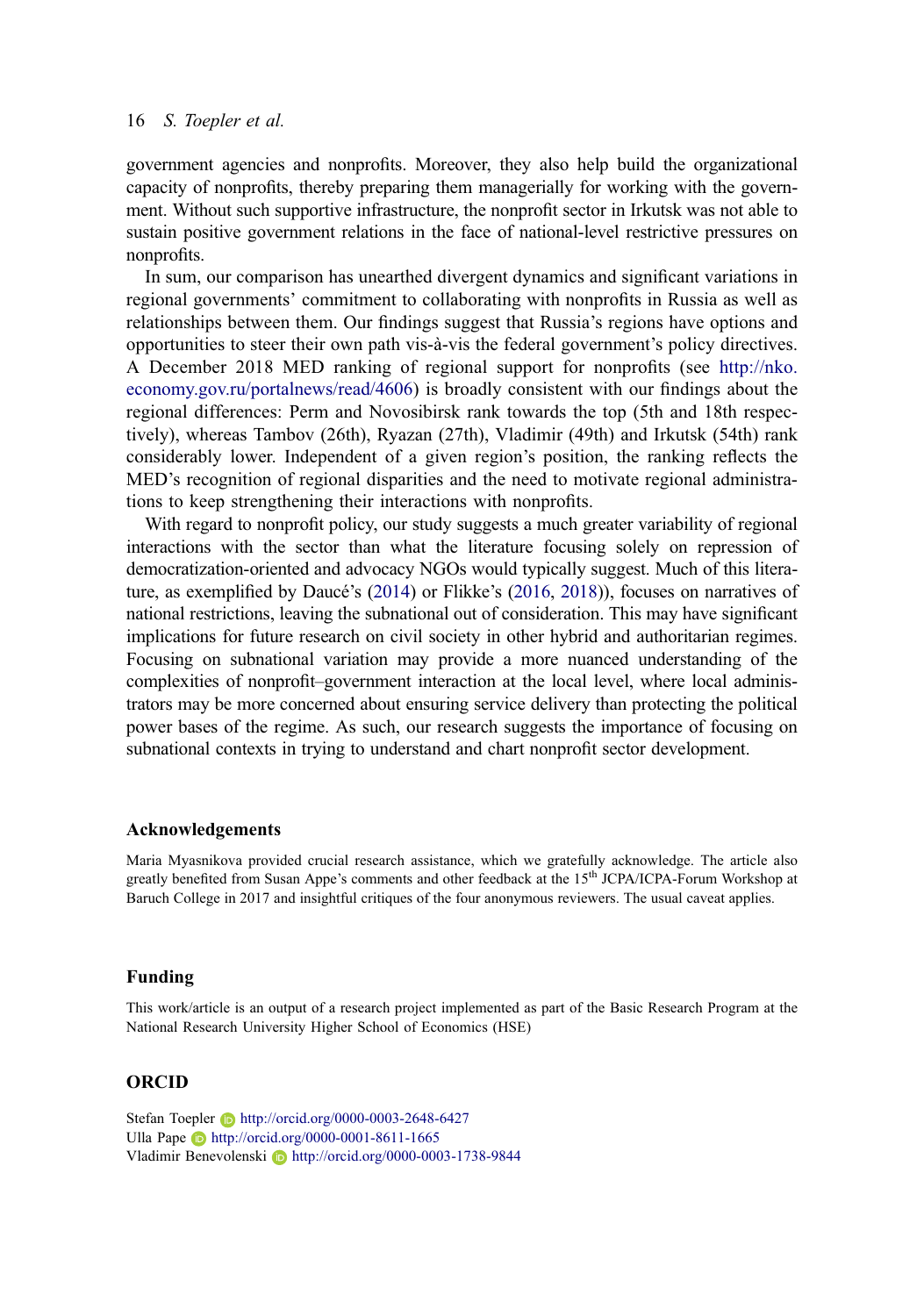#### References

- <span id="page-17-27"></span>Appe, S., [2016](#page-15-1), NGO networks, the diffusion and adaptation of NGO managerialism, and NGO legitimacy in Latin America. Voluntas, 27(1), pp. 187–208. doi:[10.1007/s11266-015-9594-y](https://doi.org/10.1007/s11266-015-9594-y)
- <span id="page-17-15"></span>Benevolenski, V. and Toepler, S., [2017,](#page-5-0) Modernising social service delivery in Russia: Evolving government support for non-profit organisations. *Development in Practice*, 27(1), pp. 64–76. doi:[10.1080/](https://doi.org/10.1080/09614524.2017.1259392) [09614524.2017.1259392](https://doi.org/10.1080/09614524.2017.1259392)
- <span id="page-17-12"></span>Bogdanova, E., Cook, J., and Kulmala, M., [2018](#page-3-0), The carrot or the stick? Constraints and opportunities of Russia's CSO policy. Europe-Asia Studies, 70(4), pp. 501–513. doi:[10.1080/09668136.2018.1471803](https://doi.org/10.1080/09668136.2018.1471803)
- <span id="page-17-26"></span>Brown, L. and Kalegaonkar, A., [2002,](#page-15-2) Support organizations and the evolution of the NGO sector. Nonprofit and Voluntary Sector Quarterly, 31(2), pp. 231–258. doi:[10.1177/0899764002312004](https://doi.org/10.1177/0899764002312004)
- <span id="page-17-1"></span>Casey, J., [2015.](#page-1-1) The Nonprofit World: Civil Society and the Rise of the Nonprofit Sector, (Sterling, VA: Kumarian Press)
- <span id="page-17-25"></span>Center Grani, [n.d.,](#page-8-0) Razvitie SO NKO. Available at <http://www.grany-center.org/razvitie-so-nko/>(accessed 29 December 2018).
- <span id="page-17-4"></span>Daucé, F., [2014](#page-2-0), The government and human rights groups in Russia: Civilized oppression? Journal of Civil Society, 10(3), pp. 239–254. doi:[10.1080/17448689.2014.941087](https://doi.org/10.1080/17448689.2014.941087)
- <span id="page-17-11"></span>Daucé, F., [2015,](#page-3-1) The duality of coercion in Russia. *Demokratizatsija*, 23(1), pp. 57–75. [muse.jhu.edu/article/579308](http://muse.jhu.edu/article/579308)
- <span id="page-17-3"></span>Enriquez, E., Sybblis, M., and Angel Centeno, M., [2017](#page-2-1), A cross-national comparison of sub-national variation. American Behavioral Scientist, 61, pp. 908–931. doi:[10.1177/0002764217723947](https://doi.org/10.1177/0002764217723947)
- <span id="page-17-5"></span>Flikke, G., [2016](#page-2-0), Resurgent authoritarianism: The case of Russia's new NGO legislation. Post-Soviet Affairs, 32(2), pp. 103–131. doi:[10.1080/1060586X.2015.1034981](https://doi.org/10.1080/1060586X.2015.1034981)
- <span id="page-17-13"></span>Flikke, G., [2018](#page-3-0), Conflicting opportunities or patronal politics? Restrictive NGO legislation in Russia 2012–2015. Europe-Asia Studies, 70(4), pp. 564–590. doi:[10.1080/09668136.2018.1455806](https://doi.org/10.1080/09668136.2018.1455806)
- <span id="page-17-8"></span>Gel'man, V., [2015](#page-3-2), Authoritarian Russia: Analyzing Post-Soviet Regime Changes, (Pittsburg: University of Pittsburg Press)
- <span id="page-17-2"></span>Gidron, B., Kramer, R., and Salamon, L., [1992,](#page-2-2) Government and the Third Sector, (San Francisco: Jossey-Bass)
- <span id="page-17-6"></span>Hanson, P., [1997](#page-3-3), How many Russias? Russia's regions and their adjustment to economic change. The International Spectator, 32(1), pp. 39–52. doi:[10.1080/03932729708456767](https://doi.org/10.1080/03932729708456767)
- <span id="page-17-16"></span>Krasnopolskaya, I., Skokova, Y., and Pape, U., [2015,](#page-5-1) Government–Nonprofit Relations in Russia's Regions: An Exploratory Analysis. Voluntas, 26(6), pp. 2238–2266. doi:[10.1007/s11266-015-9654-3](https://doi.org/10.1007/s11266-015-9654-3)
- <span id="page-17-17"></span>Kropp, S., Aasland, A., Berg-Nordlie, M., Holm-Hansen, J., and Schuhmann, J. Eds., [2018](#page-6-0), Governance in Russian Regions, (Basingstoke: Palgrave Macmillan)
- <span id="page-17-23"></span>Kulmala, M., [2016,](#page-7-0) Post-Soviet" Political"? Demokratizatsiya, 24(2), pp. 199-224. [muse.jhu.edu/article/619861](http://muse.jhu.edu/article/619861)
- <span id="page-17-21"></span>Li, H., Lo, C., and Tang, S., [2017](#page-6-1), Nonprofit Policy Advocacy under Authoritarianism. Public Administration Review, 77(1), pp. 103–117. doi:[10.1111/puar.12585](https://doi.org/10.1111/puar.12585)
- <span id="page-17-10"></span>Libman, A., [2011](#page-3-4), Russian federalism and post-soviet integration: Divergence of development paths. *Europe*-Asia Studies, 63(8), pp. 1323–1355. doi:[10.1080/09668136.2011.601105](https://doi.org/10.1080/09668136.2011.601105)
- <span id="page-17-19"></span>Liebert, S., Condrey, S.E., and Goncharov, D. (Eds), [2013](#page-6-2), Public Administration in Post-Communist Countries: Former Soviet Union, Central and Eastern Europe, and Mongolia, (Washington: CRC Press).
- <span id="page-17-20"></span>Ljubownikow, S. and Crotty, J., [2016](#page-6-1), Nonprofit influence on public policy. Nonprofit and Voluntary Sector Quarterly, 45(2), pp. 314–332. doi:[10.1177/0899764015583121](https://doi.org/10.1177/0899764015583121)
- <span id="page-17-9"></span>Mitin, D., [2008,](#page-3-5) From Rebellion to submission: The evolution of Russian federalism under putin. Problems of Post-Communism, 55(5), pp. 49–61. doi:[10.2753/PPC1075-8216550505](https://doi.org/10.2753/PPC1075-8216550505)
- <span id="page-17-24"></span>Petrov, N. and Titkov, A., [2013](#page-7-1), Rejting demokratichnosti regionov Moskovskogo tsentra Karnegi, (Moskovsky: tsentr Karnegi)
- <span id="page-17-18"></span>Remington, T. F., [2015,](#page-6-3) Institutional variation among Russian regional regimes: Implications for social policy and the development of non-governmental organizations. *Voluntas*, 26(6), pp. 2215–2237. doi:[10.1007/](https://doi.org/10.1007/s11266-015-9643-6) [s11266-015-9643-6](https://doi.org/10.1007/s11266-015-9643-6)
- <span id="page-17-14"></span>Richter, J., [2009](#page-5-2), The ministry of civil society? Problems of Post-Communism, 56(6), pp. 7–20. doi:[10.2753/](https://doi.org/10.2753/PPC1075-8216560602) [PPC1075-8216560602](https://doi.org/10.2753/PPC1075-8216560602)

<span id="page-17-7"></span>Ross, C. Ed., [2002](#page-3-3), Regional Politics in Russia, (Manchester: Manchester University Press)

- <span id="page-17-22"></span>Salamon, L., [1995,](#page-6-4) Partners in Public Service: Government-Nonprofit Relations in the Modern Welfare State, (Baltimore: JHU Press)
- <span id="page-17-0"></span>Salamon, L., Anheier, H., List, R., Toepler, S., and Sokolowski, S. and Associates, [1999,](#page-1-1) *Global Civil Society*, (Baltimore: Center for Civil Society Studies).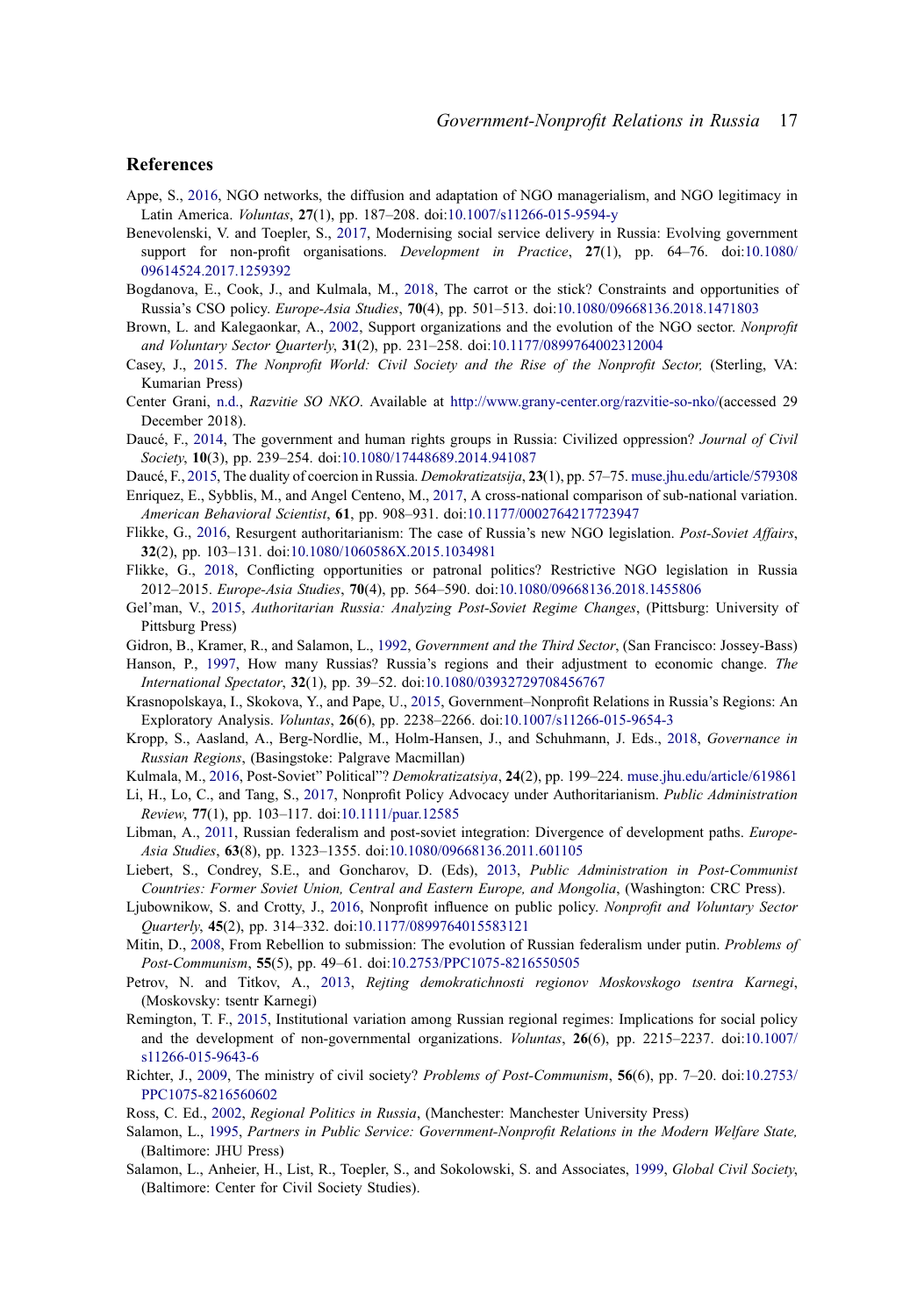- <span id="page-18-0"></span>Salamon, L. and Toepler, S., [2015](#page-2-3), Government–nonprofit cooperation: Anomaly or necessity? *Voluntas*, 26(6), pp. 2155–2177. doi:[10.1007/s11266-015-9651-6](https://doi.org/10.1007/s11266-015-9651-6)
- <span id="page-18-7"></span>Shadrin, A.E., [2014,](#page-5-3) On the implementation of measures of government support for socially oriented nonprofit organizations (in Russian), in Report delivered at the 7th All-Russian Conference on Cross-Sectoral Interaction in the Social Sphere, 3 December, Moscow, Ministry for Economic Development of the Russian Federation
- <span id="page-18-5"></span>Sharafutdinova, G., [2013](#page-3-4), Gestalt switch in Russian federalism: The decline in regional power under Putin. Comparative Politics, 45(3), pp. 357–376. [www.jstor.org/stable/43664325](http://www.jstor.org/stable/43664325)
- <span id="page-18-10"></span>Sharafutdinova, G. and Turovsky, R., [2017,](#page-6-5) The politics of federal transfers in Putin's Russia: Regional competition, lobbying, and federal priorities. Post-Soviet Affairs, 33(2), pp. 161–175. doi:[10.1080/](https://doi.org/10.1080/1060586X.2016.1163826) [1060586X.2016.1163826](https://doi.org/10.1080/1060586X.2016.1163826)
- <span id="page-18-3"></span>Skokova, Y., Pape, U., and Krasnopolskaya, I., [2018](#page-3-0), The non-profit sector in today's Russia: Between confrontation and co-optation. Europe-Asia Studies, 70(4), pp. 531–563. doi:[10.1080/](https://doi.org/10.1080/09668136.2018.1447089) [09668136.2018.1447089](https://doi.org/10.1080/09668136.2018.1447089)
- <span id="page-18-9"></span>Starodubcev, A. V., [2010,](#page-6-0) Rossii net federacii. Available at [http://cogita.ru/syuzhety/novyi-federalist/andrei](http://cogita.ru/syuzhety/novyi-federalist/andrei-starodubcev.-v-rossii-net-federacii)[starodubcev.-v-rossii-net-federacii](http://cogita.ru/syuzhety/novyi-federalist/andrei-starodubcev.-v-rossii-net-federacii) (accessed 29 December 2018).
- <span id="page-18-6"></span>Stuvøy, K., [2014](#page-5-2), Power and public chambers in the development of civil society in Russia. Communist and Post-Communist Studies, 47(3–4), pp. 409–419. doi:[10.1016/j.postcomstud.2014.10.002](https://doi.org/10.1016/j.postcomstud.2014.10.002)
- <span id="page-18-8"></span>Tarasenko, A., [2018,](#page-5-1) Russian non-profit organisations in service delivery: Neoliberal and statist social policy principles intertwined. Europe-Asia Studies, 70(4), pp. 514–530. doi:[10.1080/09668136.2018.1463357](https://doi.org/10.1080/09668136.2018.1463357)
- <span id="page-18-4"></span><span id="page-18-1"></span>Watts, R., [2008](#page-3-6), Comparing Federal Systems, (Kingston: Queen's University)
- Young, D. and Casey, J., [2016](#page-2-4), Complementary, Supplementary, or Adversarial?, in: E. Boris and C. Steuerle (Eds) Nonprofits and Government (Washington: Urban Institute Press), pp. 37–66.
- <span id="page-18-2"></span>Zakharov, A., [2010,](#page-2-5) Russian federalism as a sleeping institution. (in Russian). The Untouchable Stock: Debates on Politics and Culture, 71(3), pp. 177–185.
- <span id="page-18-11"></span>Zubarevich, N., [2015,](#page-6-6) Four Russias: Rethinking the post-Soviet map. Available at [https://www.opendemocracy.](https://www.opendemocracy.net/od-russia/natalia-zubarevich/four-russias-rethinking-post-soviet-map) [net/od-russia/natalia-zubarevich/four-russias-rethinking-post-soviet-map](https://www.opendemocracy.net/od-russia/natalia-zubarevich/four-russias-rethinking-post-soviet-map) (accessed 29 December 2018)

#### Appendix: Interviews

Belgorod: 19 Interviews, Belgorod City, 9/7-14, 2015.

- #1-3: Government representatives
- #4-17: NPO representatives
- #18-19: Local experts

Irkutsk: 17 Interviews, Irkutsk City, 6/23-7/1, 2015.

- #1-2: Government representatives
- #3-14: NPO representatives
- #15-17: Local experts

Novosibirsk: 18 Interviews, Novosibirsk City, 6/5-10, 2015.

- #1-2: Government representatives
- #3-16: NPO representatives
- #17-18: Local experts

Perm: 17 Interviews, Perm City, 6/17-24, 2015.

● #1-2: Government representatives